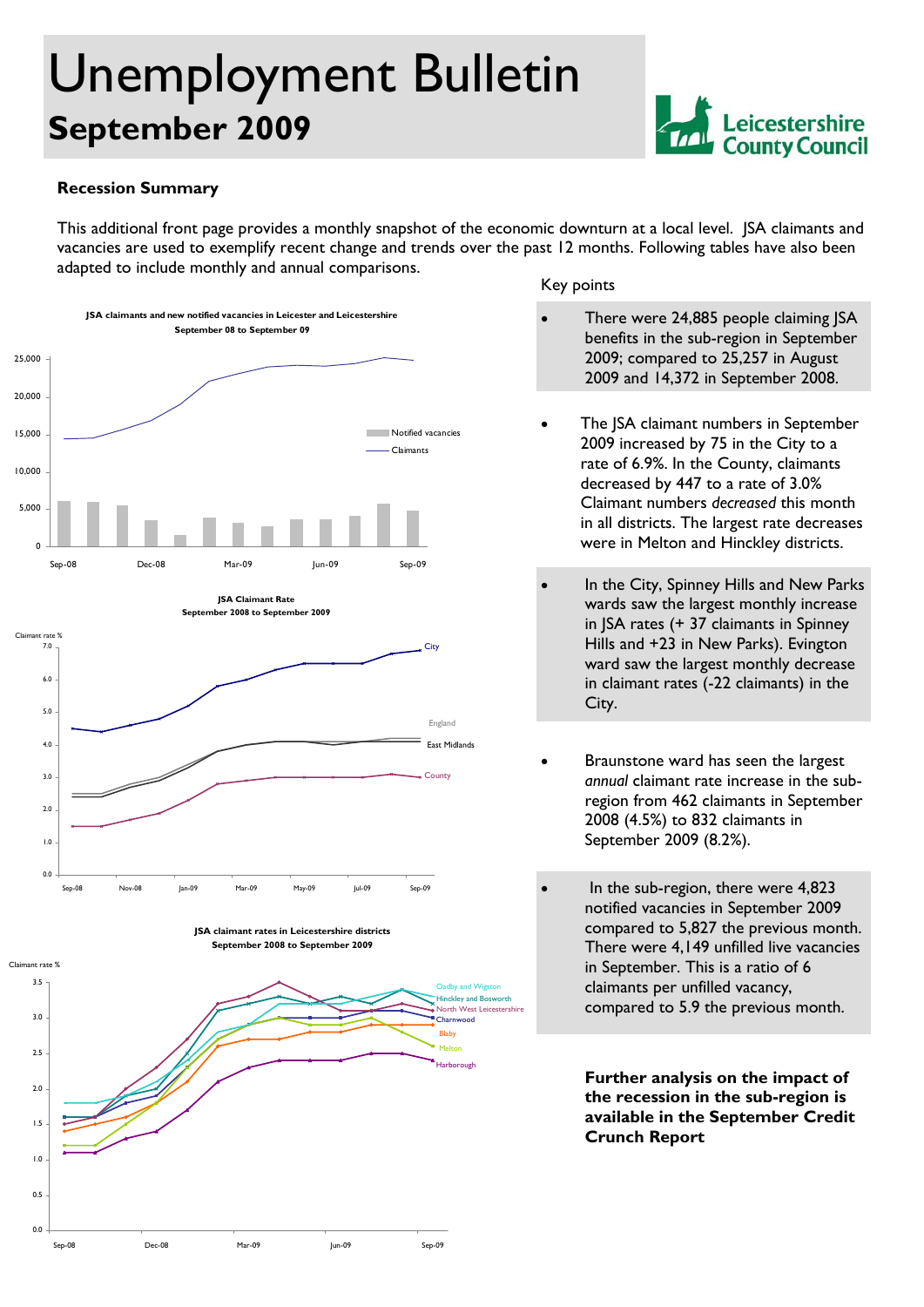# Unemployment Bulletin **September 2009**



## **Introduction**

The Unemployment Bulletin provides a monthly update of the latest unemployment and benefit data for Leicester and Leicestershire. The data is sourced from Nomis (www.nomisweb.co.uk) which contains data from the Office for National Statistics, the Department of Work and Pensions and other official sources. Some figures have been calculated by Leicestershire County Council and where this is the case it is stated in the source.

There are a number of ways of measuring unemployment and this bulletin mainly focuses on the Claimant Count which is a measure of the number or proportion of people receiving Job Seekers Allowance (JSA) and National Insurance Credits at Jobcentre Plus local offices. This is not an official measure of unemployment but it is the only indicative statistic available for areas smaller than Local Authorities.

Official estimates of unemployment in the UK are obtained from the Labour Force Survey (LFS) using the internationally agreed International Labour Organisation (ILO) definition. The ILO definition is based on the number of people without jobs who are looking for work and are available to start work (and includes people whether or not they are eligible to received unemployment related benefits). The LFS unemployment figures which are subject to sampling differences are not reliable at small areas. The Claimant Count is released on a monthly basis and is available down to ward level, so is used as a more current indicator of unemployment levels. Using the two sources together provides a more comprehensive picture of the labour market.

There is a large degree of overlap between the Claimant Count and Unemployment (LFS ILO definition) although the latter figures are generally higher. People who are not claimants can appear among the unemployed if they are not entitled to unemployment related benefits. Similarly, claimants of unemployment related benefits may not appear in the measure of unemployment if they stated that they are not seeking or are not available to start work.

Tables 1 to 7 use Claimant Count data and Table 8 shows the Unemployment (LFS ILO definition) figures.

| Area                     | <b>Claimant Count Pro-</b><br>portion<br>(working age) |      | Total<br>Claimant<br>Count | Change<br>since<br>last<br>month | Change<br>since<br>last year | Previous<br>months<br>Proportion<br>(change) | Previous<br>years<br>Proportion<br>(change) |                 |
|--------------------------|--------------------------------------------------------|------|----------------------------|----------------------------------|------------------------------|----------------------------------------------|---------------------------------------------|-----------------|
|                          | Total                                                  | Male | Female                     |                                  |                              |                                              |                                             |                 |
| Leicester Shire          | 4.2%                                                   | 5.7% | 2.6%                       | 24,885                           | $-372$                       | 10,513                                       | $4.3\%(-0.1)$                               | $2.5\%(1.7)$    |
|                          |                                                        |      |                            |                                  |                              |                                              |                                             |                 |
| Leicestershire<br>County | 3.0%                                                   | 3.9% | 1.9%                       | 11,777                           | $-447$                       | 5,932                                        | $3.1\%(-0.1)$                               | $1.5\%(1.5)$    |
| Leicester City           | 6.9%                                                   | 9.6% | 4.0%                       | 13,108                           | 75                           | 4,581                                        | $6.8\%(0.1)$                                | $4.5\%(2.4)$    |
| Rutland                  | 1.7%                                                   | 2.0% | 1.3%                       | 382                              | $-15$                        | 215                                          | $1.8\%(-0.1)$                               | $0.7\%$ (1.0)   |
|                          |                                                        |      |                            |                                  |                              |                                              |                                             |                 |
| East Midlands            | 4.1%                                                   | 5.6% | 2.4%                       | 111,735                          | $-906$                       | 47,021                                       | $4.1\%(0.0)$                                | $2.4\%(1.7)$    |
| <b>UK</b>                | 4.2%                                                   | 5.8% | 2.4%                       | 1,591,112                        | $-11,077$                    | 646,396                                      | $4.2\%(0.0)$                                | $2.5\%$ $(1.7)$ |

## **Table 1: Resident-Based Claimant Count (JSA) Proportions: September 2009**

*Source: Office for National Statistics (Nomis)* 

Note: Leicester Shire comprises the areas of Leicestershire County and Leicester City only.

National Statistics will release the October 2009 unemployment figures on Wednesday 11th November 2009.

Archived Unemployment Bulletins and other reports produced by Leicestershire County Council are available on the Leicestershire Statistics and Research Online website, www.lsr-online.org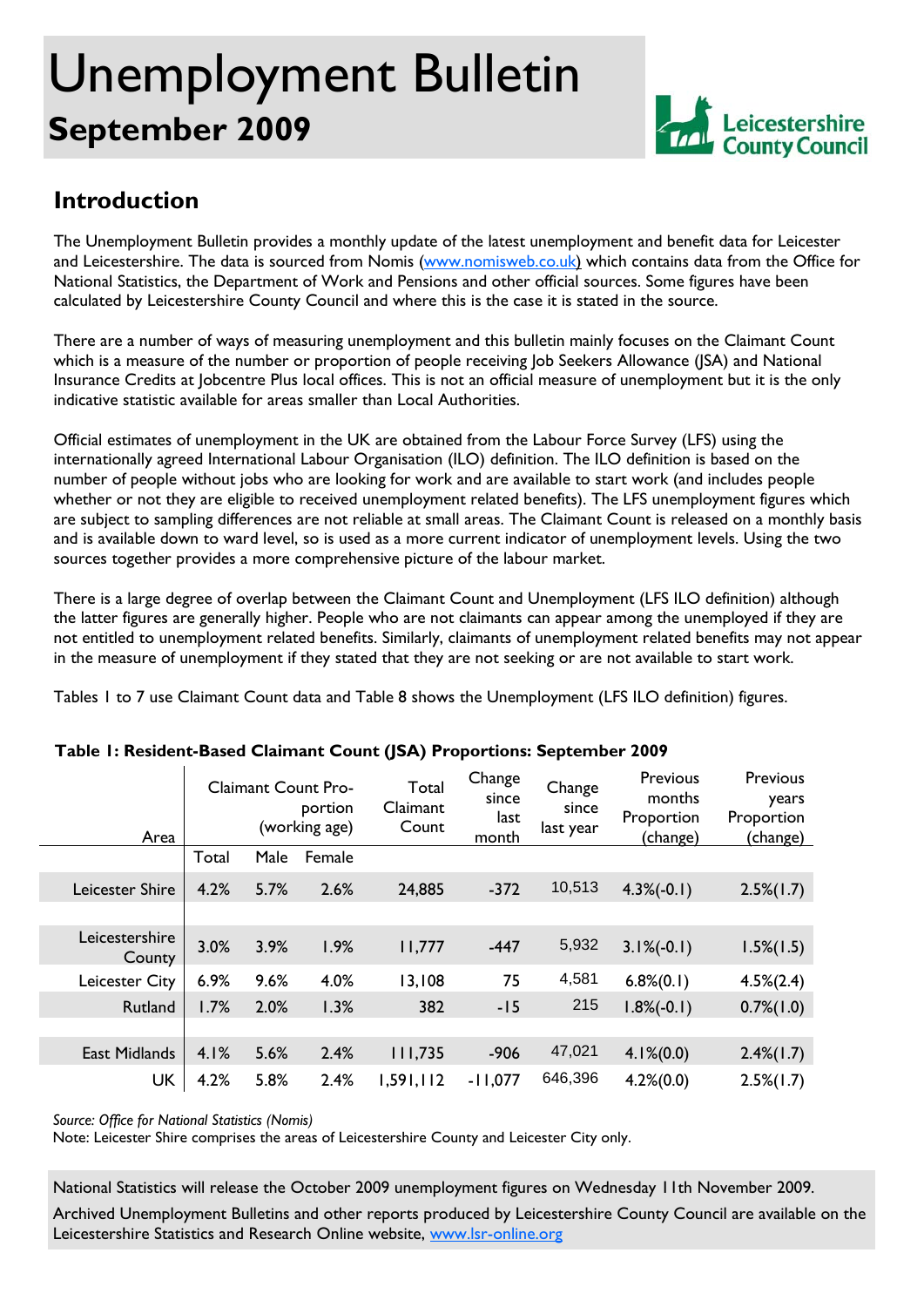| <b>Districts</b>         | <b>Claimant Count</b><br>Proportion<br>(working age) | Total<br><b>Claimant Count</b> | Total last<br>month | Total<br>last year | <b>Previous</b><br>months<br>Proportion<br>(change) | <b>Previous</b><br>years<br>Proportion<br>(change) |
|--------------------------|------------------------------------------------------|--------------------------------|---------------------|--------------------|-----------------------------------------------------|----------------------------------------------------|
| Oadby & Wigston          | 3.3%                                                 | 1,145                          | 1,167               | 602                | $3.4\%(-0.1)$                                       | $1.8\%(1.5)$                                       |
| Hinckley & Bosworth      | 3.2%                                                 | 2,064                          | 2,176               | 1,041              | $3.4\%(-0.2)$                                       | $1.6\%(1.6)$                                       |
| <b>NW Leicestershire</b> | 3.1%                                                 | 1,696                          | 1,747               | 834                | $3.2\%(-0.1)$                                       | $1.5\%(1.6)$                                       |
| Charnwood                | 3.0%                                                 | 3,274                          | 3,385               | 1,648              | $3.1\%(-0.1)$                                       | $1.6\%$ (1.4)                                      |
| <b>Blaby</b>             | 2.9%                                                 | 1,650                          | 1,666               | 806                | $2.9\%(0.0)$                                        | $1.4\%$ $(1.5)$                                    |
| <b>Melton</b>            | 2.6%                                                 | 778                            | 842                 | 363                | $2.8\%(-0.2)$                                       | $1.2\%$ (1.4)                                      |
| Harborough               | 2.4%                                                 | 1,170                          | 1,241               | 55 I               | $2.5\%(-0.1)$                                       | $1.1\%$ (1.3)                                      |

#### **Table 2: Resident-Based Claimant Count (JSA) Proportions: September 2009.**

*Source: Office for National Statistics (Nomis)* 

## **Table 3: Resident-Based Claimant Count (JSA) Proportions: in Market Towns; September 2009.**

| <b>Claimant Count</b><br>Proportion<br>(working age) | Total<br><b>Claimant Count</b> | Previous<br>months<br>Proportion<br>(change) | Previous years<br>Proportion<br>(change) |
|------------------------------------------------------|--------------------------------|----------------------------------------------|------------------------------------------|
| 3.8%                                                 | 1,288                          | $3.9\%(-0.1)$                                | $1.9\% (1.9)$                            |
| 3.4%                                                 | 744                            | $3.5\%(-0.1)$                                | $1.9\%(1.5)$                             |
| 3.3%                                                 | 530                            | $3.5\%(-0.2)$                                | $1.4\%(1.9)$                             |
| 3.3%                                                 | 1,458                          | $3.1\%(0.2)$                                 | $2.0\%$ (1.3)                            |
| 3.2%                                                 | 483                            | $3.3\%(-0.1)$                                | $1.8\%$ $(1.4)$                          |
| 2.8%                                                 | 403                            | $2.8\%$ (0.0)                                | $1.5\%(1.3)$                             |
| 2.7%                                                 | 353                            | $3.1\%(-0.4)$                                | $1.4\%$ (1.3)                            |
| 2.6%                                                 | 185                            | $2.7\%(-0.1)$                                | $1.3\%$ (1.3)                            |
| 1.9%                                                 | 125                            | $1.8\%(0.1)$                                 | $0.7\%$ $(1.2)$                          |
|                                                      |                                |                                              |                                          |

*Source: Office for National Statistics (Nomis); Market Town geographies defined by Leicestershire County Council and figures calculated using ONS Claimant Count (JSA) figures and denominators* 

#### **Table 4: Claimant Count (JSA) by Age and Duration; September 2009.**

|                          |                     | 18-24 years old<br>Over 25 years old |                     |                   |                   |                  |                     |                   |
|--------------------------|---------------------|--------------------------------------|---------------------|-------------------|-------------------|------------------|---------------------|-------------------|
| Area                     | $Up$ to 6<br>months | $6 - 12$<br>months                   | $13 - 18$<br>months | Over 18<br>months | Up to 6<br>months | $6-12$<br>months | $13 - 18$<br>months | Over 18<br>months |
| <b>Blaby</b>             | 435                 | 105                                  | 5                   | $\mathbf 0$       | 735               | 260              | 70                  | 30                |
| Charnwood                | 825                 | 215                                  | $\overline{0}$      | 5                 | 1,410             | 555              | 160                 | 75                |
| Harborough               | 290                 | 60                                   | 5                   | $\mathbf 0$       | 550               | 200              | 45                  | 20                |
| Hinckley & Bosworth      | 505                 | 120                                  | 5                   | 0                 | 895               | 385              | 100                 | 50                |
| Melton                   | 175                 | 55                                   | 5                   | $\mathbf 0$       | 350               | 135              | 35                  | 15                |
| <b>NW Leicestershire</b> | 415                 | 105                                  | 5                   | 5                 | 755               | 285              | 85                  | 40                |
| Oadby & Wigston          | 305                 | 80                                   | 5                   | $\mathbf 0$       | 470               | 175              | 80                  | 25                |
|                          |                     |                                      |                     |                   |                   |                  |                     |                   |
| Leicester City           | 3,095               | 840                                  | 25                  | 15                | 5,060             | 2,385            | 1,035               | 600               |
| Leicestershire County    | 2,950               | 750                                  | 40                  | 10                | 5,165             | 1,990            | 575                 | 260               |
| Rutland                  | 85                  | 20                                   | $\mathbf 0$         | $\mathbf 0$       | 190               | 65               | 10                  | 10                |
|                          |                     |                                      |                     |                   |                   |                  |                     |                   |
| Leicester Shire          | 6,045               | 1,585                                | 70                  | 20                | 10,225            | 4,375            | 1,610               | 860               |

*Source: Office for National Statistics (Nomis)* Note: Figures are rounded to the nearest 5.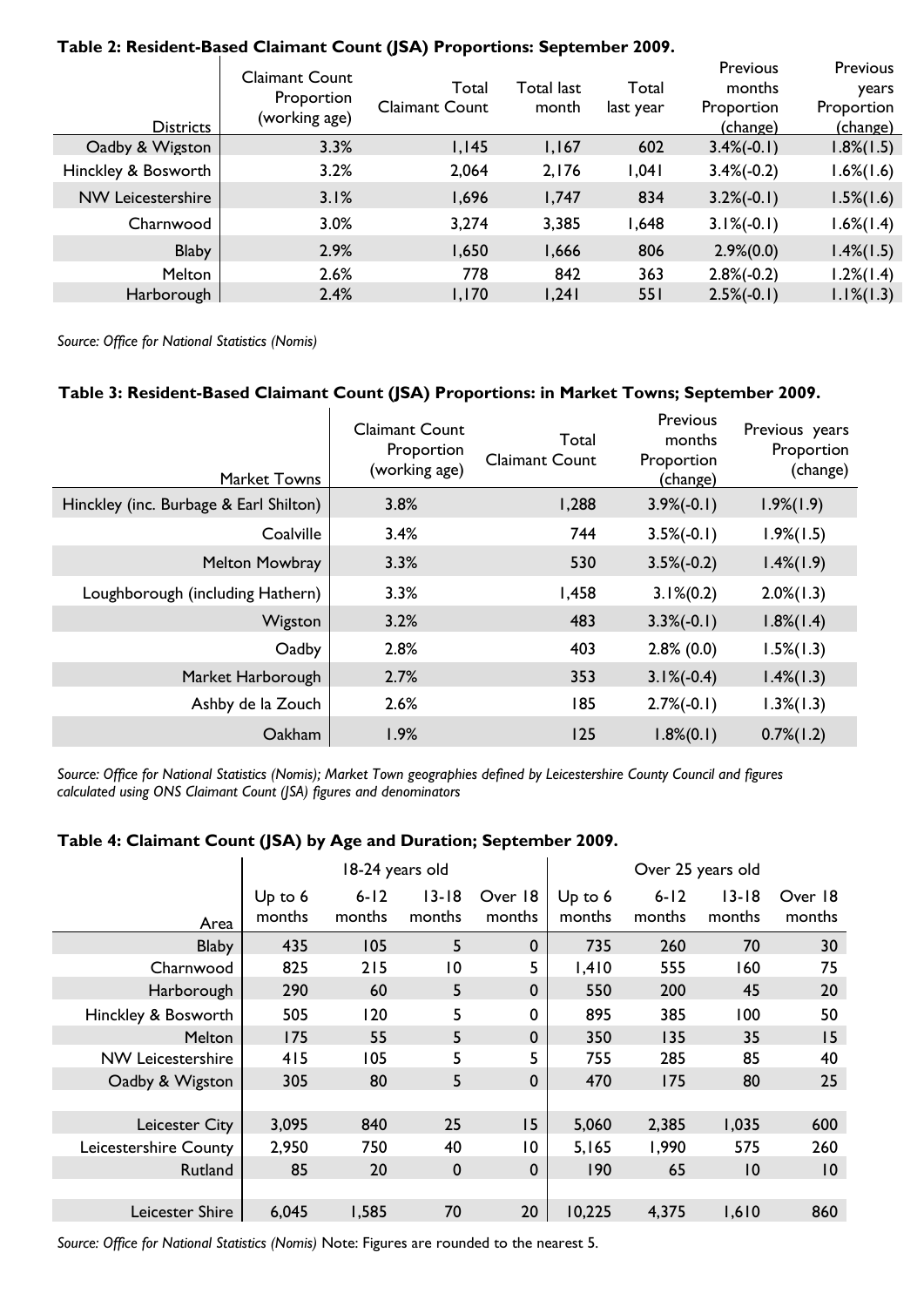## **Claimant Count (JSA) by Ethnicity**

JSA benefit data have been published by the Office for National Statistics (ONS) for many years as a key labour market indicator. In November 2006 ONS published JSA claimant data by ethnicity for the first time. The data is available for the detailed ethnic groups down to Local Authority level and is backdated to April 2005.

JSA claimant data by ethnicity has been included in Tables 5, 6, and 7 of this bulletin. The JSA data by ethnicity used in these table is a month in arrears of the other Claimant Count data in the other tables in the bulletin. For more information, please see; www.nomisweb.co.uk/articles/news/files/DWP\_Ethnicity\_JSA.pdf

| Area                     | White    | Mixed          | <b>Black or</b><br><b>Black</b><br><b>British</b> | Asian or<br>Asian British | Chinese or<br>Other Ethnic<br>Group | 'Non<br>White' | Prefer not<br>to say $\sqrt{ }$<br>Unknown |
|--------------------------|----------|----------------|---------------------------------------------------|---------------------------|-------------------------------------|----------------|--------------------------------------------|
| <b>Blaby</b>             | 1,395    | 25             | 25                                                | 115                       | 10                                  | 175            | 95                                         |
| Charnwood                | 2,785    | 45             | 25                                                | 275                       | 55                                  | 400            | 205                                        |
| Harborough               | 1,100    | 10             | 5                                                 | 35                        | 5                                   | 55             | 90                                         |
| Hinckley & Bosworth      | 1,780    | 15             | 5                                                 | 20                        | 10                                  | 50             | 345                                        |
| Melton                   | 805      | 5              | 5                                                 | $\mathbf 0$               | $\mathbf 0$                         | 10             | 25                                         |
| <b>NW Leicestershire</b> | 1,655    | $\overline{0}$ | $\Omega$                                          | 5                         | 5                                   | 20             | 70                                         |
| Oadby & Wigston          | 820      | 25             | 20                                                | 240                       | 5                                   | 290            | 60                                         |
|                          |          |                |                                                   |                           |                                     |                |                                            |
| Leicester City           | 6,835    | 360            | 1,120                                             | 3,610                     | 335                                 | 5,430          | 770                                        |
| Leicestershire County    | 10,340   | 130            | 90                                                | 685                       | 95                                  | 1,000          | 880                                        |
| Leicester Shire          | 17,180   | 495            | 1,215                                             | 4,295                     | 430                                 | 6,430          | 1,650                                      |
|                          |          |                |                                                   |                           |                                     |                |                                            |
| East Midlands            | 92,305   | 1,850          | 3,930                                             | 6,520                     | 1,220                               | 13,520         | 6,545                                      |
| <b>Great Britain</b>     | ,221,050 | 24,245         | 83,250                                            | 79,980                    | 25,990                              | 213,465        | 109,295                                    |

#### **Table 5: Claimant County (JSA) by Ethnicity; August 2009.**

Note: Figures are rounded to the nearest 5. *Sources: Office for National Statistics (Nomis)* 

#### **Table 6: Resident-based Claimant Count (JSA) Proportions by Ethnicity; August 2009.**

 $\blacksquare$ 

| Area                     | White | Mixed | Black or<br><b>Black British</b> | Asian or<br>Asian British | Chinese or Other<br><b>Ethnic Group</b> | 'Non White' |
|--------------------------|-------|-------|----------------------------------|---------------------------|-----------------------------------------|-------------|
| <b>Blaby</b>             | 1.6%  | 2.3%  | 3.1%                             | 2.9%                      | 1.7%                                    | 2.7%        |
| Charnwood                | 2.0%  | 2.4%  | 1.8%                             | 2.5%                      | 1.9%                                    | 2.3%        |
| Harborough               | 1.4%  | 1.3%  | 1.3%                             | 1.8%                      | 1.3%                                    | 1.5%        |
| Hinckley & Bosworth      | 1.8%  | 1.7%  | 1.3%                             | 0.8%                      | 2.0%                                    | 1.2%        |
| <b>Melton</b>            | 1.7%  | 1.7%  | 2.5%                             | 0.0%                      | 0.0%                                    | 0.8%        |
| <b>NW Leicestershire</b> | 1.9%  | 1.4%  | 0.0%                             | 0.4%                      | 1.3%                                    | 0.7%        |
| Oadby & Wigston          | 1.8%  | 3.1%  | 2.5%                             | 3.2%                      | 0.8%                                    | 3.0%        |
|                          |       |       |                                  |                           |                                         |             |
| Leicester City           | 3.8%  | 5.1%  | 9.0%                             | 4.3%                      | 8.8%                                    | 5.1%        |
| Leicestershire County    | 1.8%  | 2.0%  | 2.1%                             | 2.4%                      | 1.8%                                    | 2.2%        |
| Leicester Shire          | 2.3%  | 3.7%  | 7.3%                             | 3.8%                      | 4.7%                                    | 4.2%        |
|                          |       |       |                                  |                           |                                         |             |
| East Midlands            | 2.3%  | 3.3%  | 6.8%                             | 3.3%                      | 3.2%                                    | 3.8%        |

*Source: Office for National Statistics (Nomis). Proportions calculated by Leicestershire County Council using ONS mid-2005 experimental estimates of population by ethnic group, published October 2007*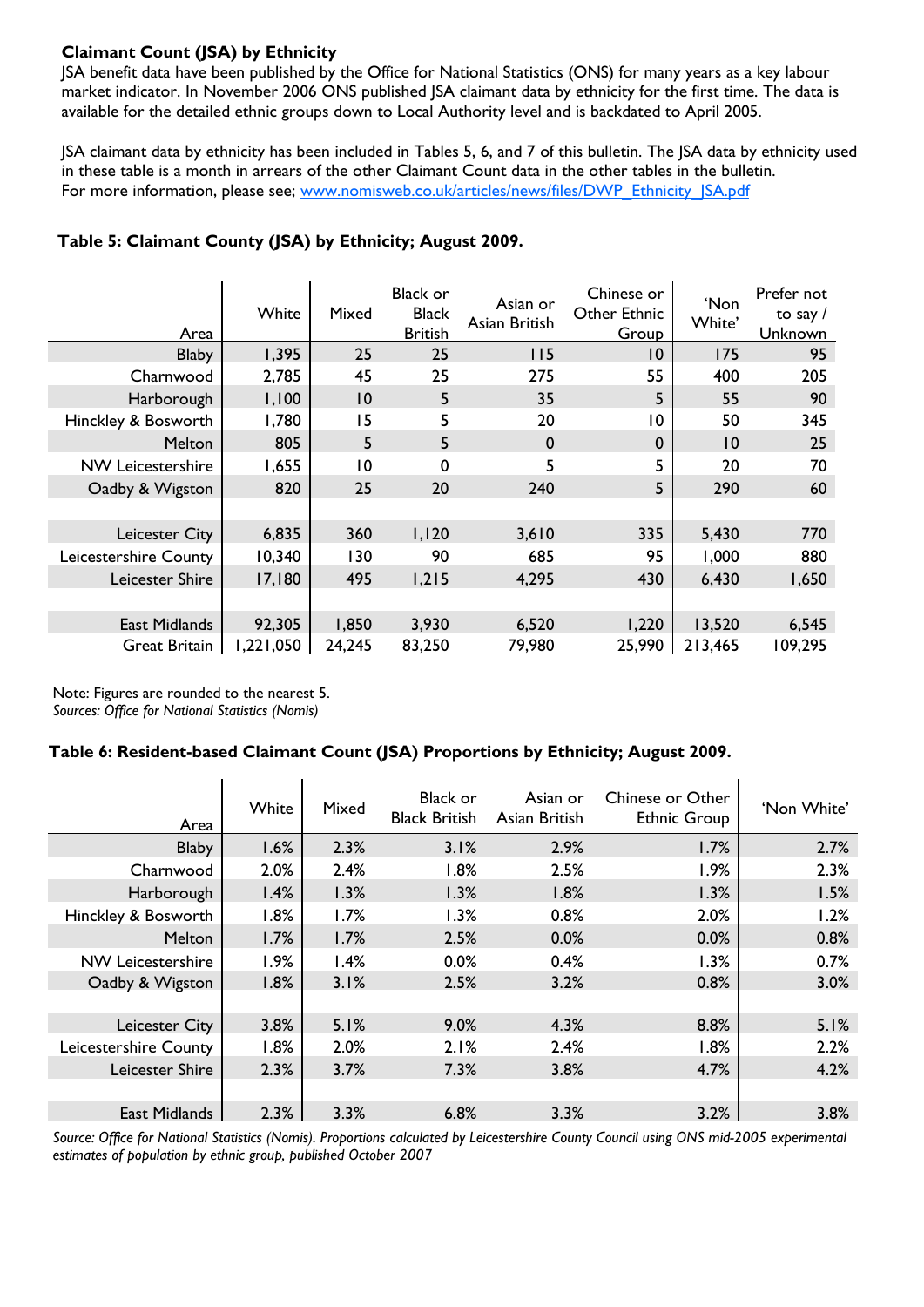|                          |         |                   |                  | Male         |                 |               |               | Female         |                 |               |               |
|--------------------------|---------|-------------------|------------------|--------------|-----------------|---------------|---------------|----------------|-----------------|---------------|---------------|
|                          | Total   | Previous<br>month | Previous<br>year | Aged<br>< 18 | Aged<br>$18-24$ | Aged<br>25-49 | Aged<br>$50+$ | Aged<br>< 18   | Aged<br>$18-24$ | Aged<br>25-49 | Aged<br>$50+$ |
| Leicester<br>Shire       |         |                   |                  |              |                 |               |               |                |                 |               |               |
| 'White'                  | 17, 175 | 16,830            | 8,960            | 50           | 3,645           | 6,560         | 2,190         | 35             | 1,750           | 2,105         | 840           |
| 'Non-white'              | 6,440   | 6, 125            | 4,120            | 5            | 1,100           | 2,595         | 645           | 5              | 715             | 1,020         | 355           |
| Leicester City           |         |                   |                  |              |                 |               |               |                |                 |               |               |
| 'White'                  | 6,840   | 6,585             | 4,175            | 25           | 1,465           | 2,830         | 755           | 25             | 675             | 790           | 275           |
| 'Non-white'              | 5,430   | 5,155             | 3,635            | 5            | 915             | 2,245         | 545           | 5              | 590             | 820           | 305           |
| Leicestershire<br>County |         |                   |                  |              |                 |               |               |                |                 |               |               |
| 'White'                  | 10,345  | 10,240            | 4,785            | 30           | 2,180           | 3,730         | 1,435         | $\overline{0}$ | 1075            | 1,315         | 570           |
| 'Non-white'              | 1,000   | 955               | 490              | $\mathbf 0$  | 180             | 350           | 100           | 0              | 125             | 195           | 50            |

*Source: Office for National Statistics (Nomis)* 

#### **Unemployment: International Labour Organisation (ILO) Definition**

Official estimates of unemployment in the UK are obtained from the Labour Force Survey (LFS) using the internationally agreed International Labour Organisation (ILO) definition. The ILO definition is based on the number of people without jobs who are looking for and available to start work. The LFS unemployment figures which are subject to sampling differences are not available for smaller areas. The Claimant Count is released on a monthly basis and is available down to ward level, so is used as a more current indicator of unemployment levels.

#### **Table 8: Unemployment Rates: ILO Definition; April 2008 - March 2009**

|                          | <b>April 2008 -</b><br><b>March 2009</b>    |                                             | <b>April 2007 -</b><br><b>March 2008</b>      |                                               |
|--------------------------|---------------------------------------------|---------------------------------------------|-----------------------------------------------|-----------------------------------------------|
| Area                     | ILO Unemploy-<br>ment Rate<br>(working age) | <b>Total Persons</b><br>ILO Unem-<br>ployed | <b>ILO Unemployment</b><br>Rate (working age) | <b>Total Persons</b><br><b>ILO Unemployed</b> |
| United Kingdom           | 6.4%                                        | 1,891,400                                   | 5.3%                                          | 1,566,700                                     |
| East Midlands            | 6.6%                                        | 144,800                                     | 5.4%                                          | 117,300                                       |
| Leicester Shire          | 7.3%                                        | 34,400                                      | 6.1%                                          | 28,500                                        |
| Leicester City           | 12.8%                                       | 17,800                                      | 11.2%                                         | 15,800                                        |
| Leicestershire<br>County | 5.0%                                        | 16,700                                      | 3.9%                                          | 12,700                                        |

*Source: Labour Force Survey/Annual Population Survey, Office for National Statistics (Nomis)* 

#### **Other Department for Work and Pensions Benefits Statistics**

Job Seekers Allowance is one of a number of types of benefit which is related to worklessness, and recipients of this benefit constitute the most visible group of people who are out of work. However, many people have been diverted away from Job Seekers Allowance on to other benefits, the largest number being onto Incapacity Benefit. Nationally, the number of people claiming Incapacity Benefit is over three times the number of people out of work and claiming JSA.

The government recently published a Green Paper on welfare reform in which it is argued that to meet the goal of reaching a UK employment rate of 80%, more people on inactive benefits must be moved into work, particularly those who have been on benefits for a long time.

One method of classifying benefit claimants is by breaking them down into statistical groups. This presents the main reason why an individual is claiming benefit. Benefits are arranged hierarchically and claimants are assigned to the top most benefit which they receive. In this way each claimant only appears once, even though they may claim more than one benefit - the total number of working-age people who are claiming one or more key benefits is often used as a proxy for worklessness.

These figures are provided by the Department for Work and Pensions and are updated quarterly.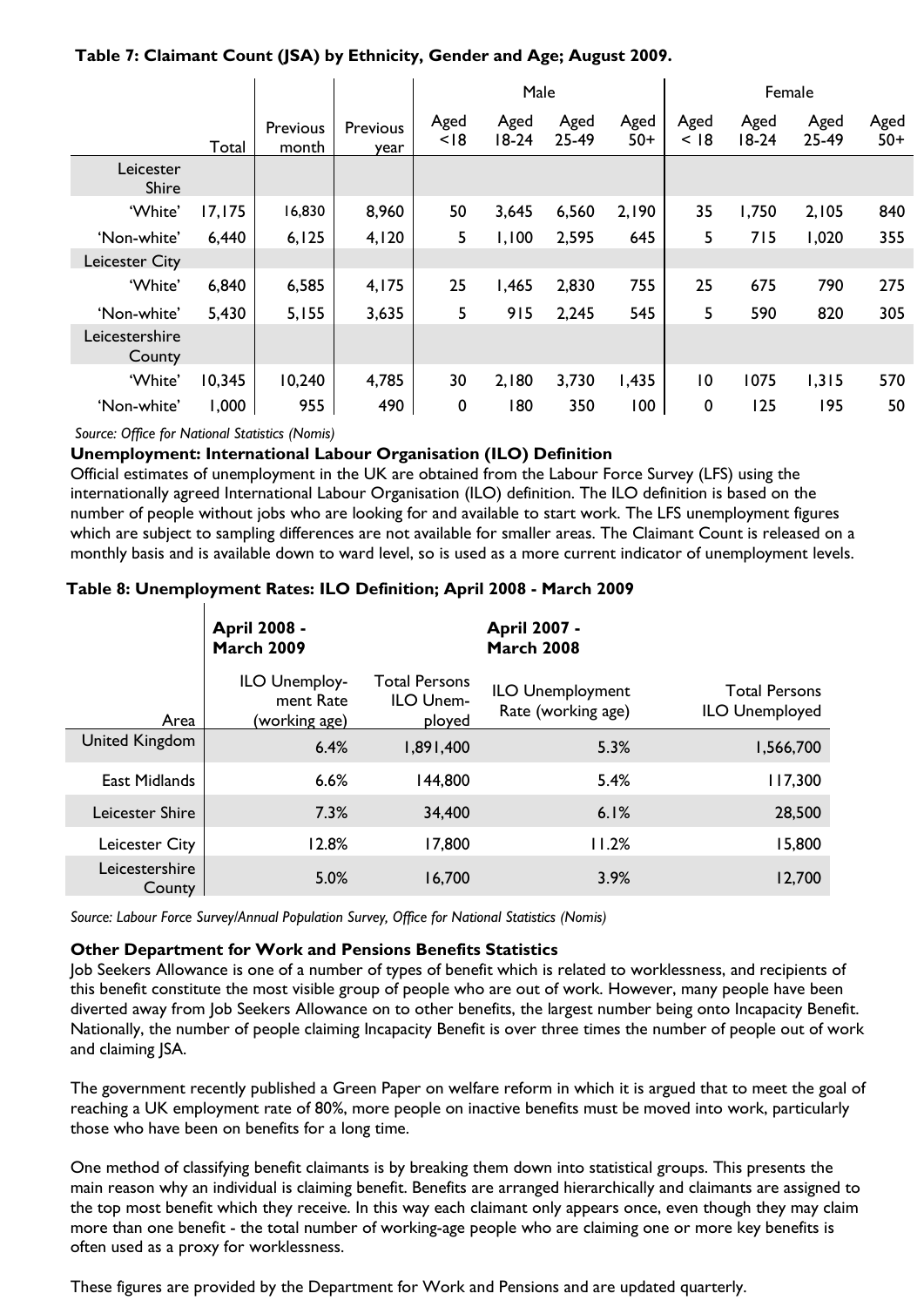|                               |           | All benefits |                            |                       |          | Duration (proportion of all claimants) |            |                |       |  |
|-------------------------------|-----------|--------------|----------------------------|-----------------------|----------|----------------------------------------|------------|----------------|-------|--|
| Area                          | Number    | Rate         | Previous<br>year<br>number | Previous<br>year rate | $6$ mths | 6mths -<br>Iyr                         | lyr - 2yrs | 2yrs -<br>5yrs | +5yrs |  |
| <b>Blaby</b>                  | 5,360     | 9.4%         | 4,360                      | 7.7%                  | 32%      | 8%                                     | 8%         | 15%            | 37%   |  |
| Charnwood                     | 10,850    | 10.1%        | 9,100                      | 8.6%                  | 31%      | 9%                                     | 9%         | 16%            | 35%   |  |
| Harborough                    | 3,970     | 8.0%         | 3,240                      | 6.6%                  | 32%      | 8%                                     | 8%         | 14%            | 37%   |  |
| Hinckley &<br><b>Bosworth</b> | 7,150     | 11.0%        | 5,880                      | 9.1%                  | 33%      | 8%                                     | 9%         | 15%            | 35%   |  |
| Melton                        | 2,850     | 9.5%         | 2,180                      | 7.3%                  | 35%      | 8%                                     | 8%         | 13%            | 35%   |  |
| <b>NW</b><br>Leicestershire   | 7,060     | 12.7%        | 6,050                      | 11.0%                 | 29%      | 8%                                     | 9%         | 15%            | 39%   |  |
| Oadby and<br>Wigston          | 3,560     | 10.4%        | 3,030                      | 8.9%                  | 29%      | 10%                                    | 9%         | 15%            | 36%   |  |
|                               |           |              |                            |                       |          |                                        |            |                |       |  |
| Leicester City                | 40,050    | 21.0%        | 35,770                     | 19.0%                 | 27%      | 10%                                    | 11%        | 16%            | 37%   |  |
| Leicestershire<br>County      | 40,790    | 10.2%        | 33,820                     | 8.6%                  | 32%      | 8%                                     | 9%         | 15%            | 36%   |  |
| Rutland                       | 1,540     | 6.8%         | 1,270                      | 5.5%                  | 31%      | 7%                                     | 10%        | 14%            | 38%   |  |
|                               |           |              |                            |                       |          |                                        |            |                |       |  |
| East Midlands                 | 409,180   | 15.0%        | 355,380                    | 13.1%                 | 28%      | 9%                                     | 9%         | 15%            | 39%   |  |
| <b>Great Britain</b>          | 5,784,320 |              | 15.7% 5,156,000            | 14.1%                 | 27%      | 9%                                     | 9%         | 15%            | 40%   |  |

**Table 9: Working-age people claiming one or more key DWP benefit by duration; February 2009** 

*Source: Department of Work and Pension (Nomis)* 

 $\mathbf{I}$ 

#### **Table 10: Benefit Claimants by Statistical Group - Main reason for claiming benefit; February 2009**

|                                                                  | <b>East Midlands</b> |      | Leicester City |             | Leicestershire County |                  |
|------------------------------------------------------------------|----------------------|------|----------------|-------------|-----------------------|------------------|
| Statistical group                                                | Number               | Rate | Number         | Rate        | <b>Number</b>         | Rate             |
| <b>Employment and Support</b><br>Allowance & Incapacity Benefits | 178,570              | 6.5  | 15,940         | 8.3         | 16,570                | 4.2              |
| Job Seeker                                                       | 105,420              | 3.9  | 11,280         | 5.9         | 11,160                | 2.8              |
| Lone Parent                                                      | 47,480               | 1.7  | 6,070          | 3.2         | 3,940                 | $\overline{0}$ . |
| Carer                                                            | 31,020               | LI.  | 2,930          | 1.5         | 3,410                 | 0.9              |
| <b>Disabled</b>                                                  | 28,420               | 1.0  | 2,040          | $  \cdot  $ | 3,470                 | 0.9              |
| Others on income related benefit                                 | 11,640               | 0.4  | 1,340          | 0.7         | 1,240                 | 0.3              |
| <b>Bereaved</b>                                                  | 6,630                | 0.2  | 450            | 0.2         | 1,000                 | 0.3              |
| Total                                                            | 409,180              | 15.0 | 40,050         | 21.0        | 40,790                | 10.2             |

*Source: Department of Work and Pension (Nomis)* 

Note: Benefits are arranged hierarchically and claimants are assigned to the top most benefit they receive. Each claimant appears once only, even though some claim more than one benefit, permitting the estimation of the total number of people claiming one or more benefits. The Statistical Group hierarchy is a) Jobseeker b) ESA & Incapacity benefits c) Lone parents d) Carers e) Other income-related benefits f) Disabled g) Bereaved h) Housing Benefit i) receiving State Pension only. Thus a person who is a lone parent and receives Incapacity Benefit would be classified as receiving incapacity benefits. This is only one of the possible ways in which claimants could be classified and alternative classifications are possible.

For more information about DWP statistics and research www.dwp.gov.uk/asd/data\_guide.asp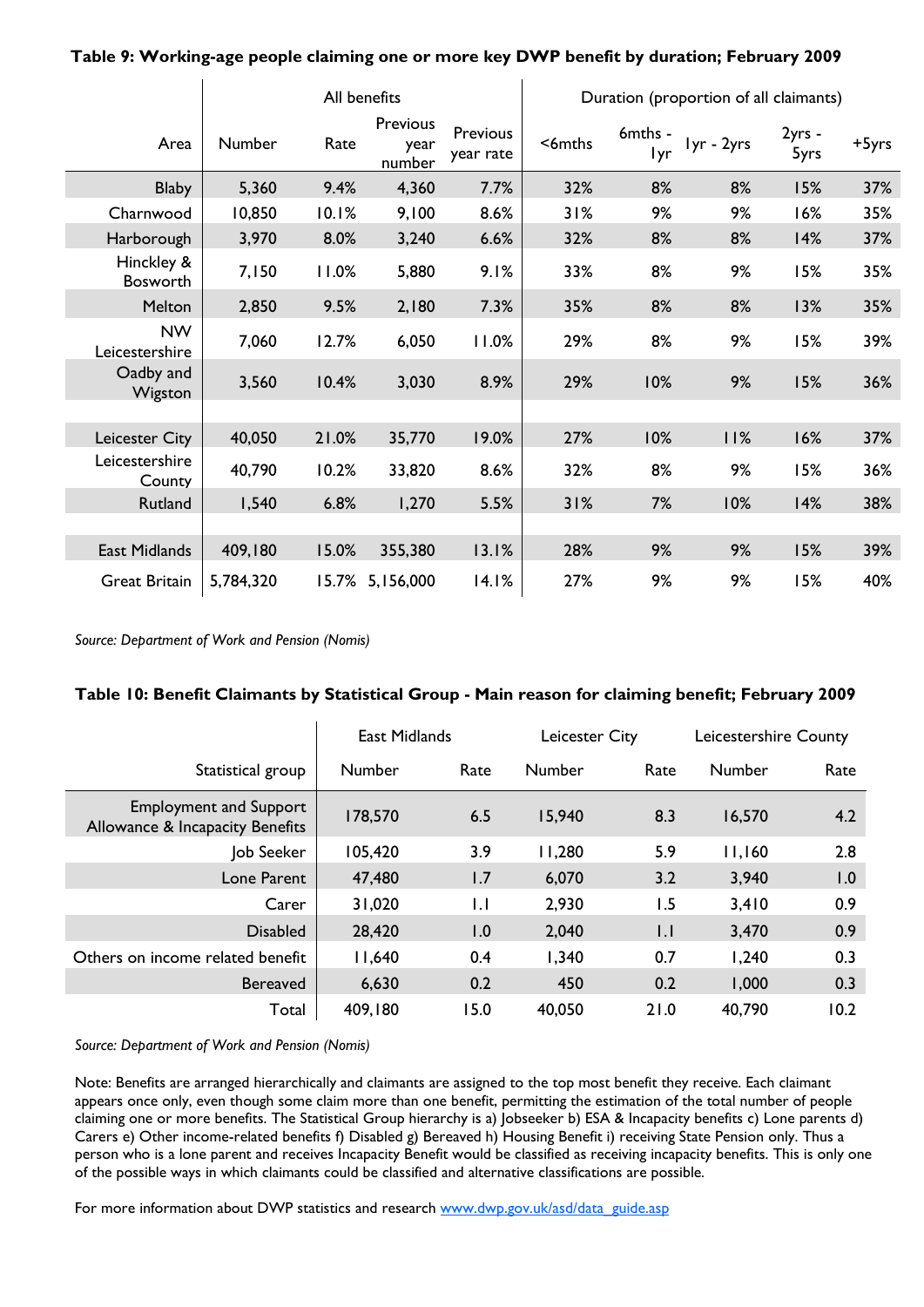## **Definitions**

**Claimant Count** - the count of claimants of unemployment related benefits is based on the administrative records of people claiming these benefits. Since October 1996 this has been the number of people claiming Job Seekers Allowance (JSA). The publication of claimant count figures is normally five weeks after the date to which they refer. The claimant count is accurate down to very small geographic areas and is unaffected by sampling variability since it is a 100% count. This means it can be used as an indicator of those without work down to small areas.

**Resident-based Claimant Count Proportions** - express the number of claimants resident in an area as a percentage of the working age population resident in that area. Claimant count rates can also be expressed as a proportion of the workforce jobs in an area, however in smaller areas using workforce job-based rates can cause distortions in the rates caused by commuting patters. Using resident-based proportions avoids this distortion.

**Unemployment** (LFS ILO definition) - The definition of unemployment is internationally agreed and recommended by the International Labour Organisation (ILO) - an agency of the United Nations. Many countries use this definition. By this definition unemployed people are:

- without a job, want a job, have actively sought work in the last 4 weeks and are available to start work in the next 2 weeks, or
- out of work, have found a job and are waiting to start it in the next 2 weeks

**Unemployment Rate** (LFS ILO definition) - expresses the number of unemployed people resident in an area as a percentage of the economically active working age population resident in that area.

**Labour Force Survey** - The Labour Force Survey is a random sample survey which is carried out throughout the UK. It is conducted every three months using around 53,000 households. The survey collects information about the personal circumstances and work of everyone living in these households. The Office for National Statistics (ONS) uses the Labour Force Survey as its source for unemployment data. Unemployment is measured through questions asked in the survey and not by interviewing everybody in the country. Answers are then weighted to represent everyone. As with any sample survey there is sampling variability and this is high for areas below regional level. Therefore, the figures are not reliable for small areas. Each month the ONS releases statistics on the number of people who are unemployed in the United Kingdom for the latest available 3-month rolling period.

**Economically Active** - people aged 16 or over who are either in employment or are unemployed (LFS ILO definition)

**Economically Inactive** - people aged 16 or over who are neither in employment nor unemployed (LFS ILO definition) - e.g. they do not have a job and do not want a job. This group includes, for example, those who are looking after the family and/or home or retired.

**Working Age Population** - Working age is defined as 16-64 for males and 16-59 for females. The working age population figures are derived from mid-year 2006 population estimates.

**Benefit Claimants Statistical Group** - Benefits are arranged hierarchically and claimants are assigned to the top most benefit they receive. Each claimant appears once only, even though some claim more than one benefit, permitting the estimation of the total number of people claiming one or more benefits. The Statistical Group hierarchy is a) Jobseeker b) Incapacity benefits c) Lone parents d) Carers e) Other income-related benefits f) Disabled g) Bereaved h) Housing Benefit i) receiving State Pension only. Thus a person who is a lone parent and receives Incapacity Benefit would be classified as receiving incapacity benefits. The total number of working-age people who are claiming one or more key benefits is often used as a proxy for worklessness. This is only one of the possible ways in which claimants could be classified and alternative classifications are possible.

For further information on unemployment statistics please refer to the document entitled 'How exactly is unemployment measured?' which is produced by the Office for National Statistics: www.statistics.gov.uk/downloads/theme\_labour/unemployment.pdf

For further information about Department of Work and Pensions statistics and research: www.dwp.gov.uk/asd/data\_guide.asp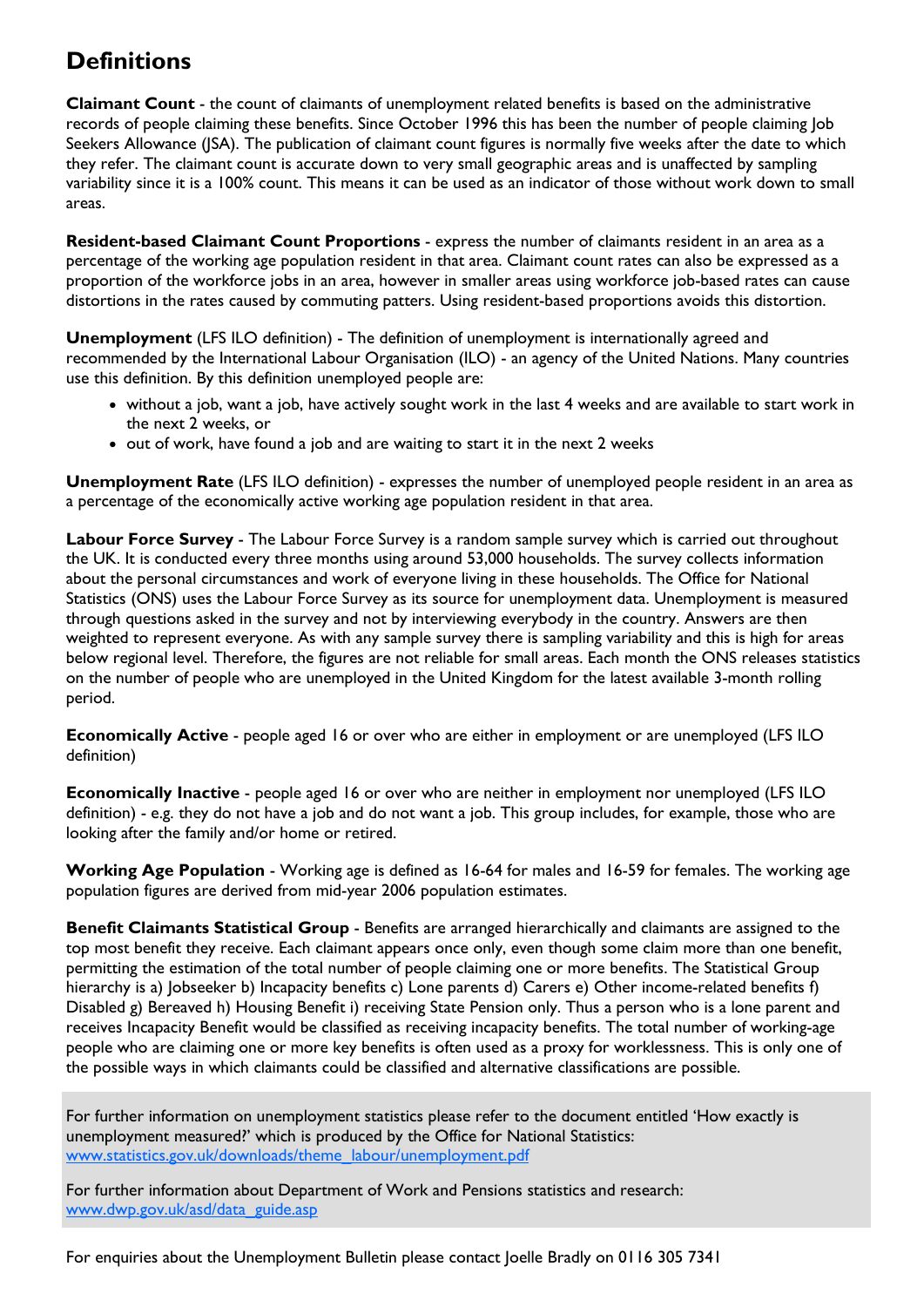#### **Claimant Count (JSA) Ward Data** Blaby District **September 2009**

|                 |        |                                               | Total | Last<br>month | Last<br>year    | Male | <b>Female</b> | <b>Total</b> |
|-----------------|--------|-----------------------------------------------|-------|---------------|-----------------|------|---------------|--------------|
|                 | Code   | <b>Wards (resident-based)</b><br>proportions) |       |               |                 | %    | %             | $\%$         |
|                 |        |                                               |       |               |                 |      |               |              |
| L               | 31UBFY | <b>Blaby South</b>                            | 83    | 102           | 52              | 5.8  | 1.5           | 3.7          |
| 2               | 31UBFZ | Cosby with South Whetstone                    | 59    | 61            | 29              | 2.3  | 1.6           | 1.9          |
| 3               | 31UBGA | Countesthorpe                                 | 92    | 93            | 52              | 2.9  | 1.5           | 2.2          |
| 4               | 31UBGB | Croft Hill                                    | 30    | 35            | $\overline{10}$ | 2.7  | 1.8           | 2.3          |
| 5               | 31UBGC | <b>Ellis</b>                                  | 82    | 85            | 4 <sub>1</sub>  | 4.0  | $  \cdot  $   | 2.6          |
| 6               | 31UBGD | Enderby and St. John's                        | 96    | 94            | 45              | 5.6  | 1.7           | 3.6          |
| 7               | 31UBGE | Fairestone                                    | 71    | 69            | 40              | 3.9  | 1.5           | 2.8          |
| 8               | 31UBGF | Forestl                                       | 107   | 98            | 47              | 2.9  | 2.0           | 2.5          |
| 9               | 31UBGG | Millfield                                     | 54    | 60            | 34              | 5.8  | 3.0           | 4.5          |
| $\overline{10}$ | 31UBGH | Muxloe                                        | 60    | 58            | 26              | 3.3  | 1.7           | 2.5          |
| $\mathbf{H}$    | 31UBGJ | Narborough and Littlethorpe                   | 97    | 102           | 33              | 4.1  | 1.7           | 2.9          |
| 12              | 31UBGK | Normanton                                     | 35    | 29            | П               | 2.4  | 1.9           | 2.2          |
| 13              | 31UBGL | North Whetstone                               | 94    | 96            | 38              | 3.7  | 1.9           | 2.9          |
| 4               | 31UBGM | Pastures                                      | 70    | 68            | 35              | 2.8  | 1.7           | 2.3          |
| 15              | 31UBGN | <b>Ravenhurst and Fosse</b>                   | 189   | 203           | 94              | 5.9  | 2.4           | 4.2          |
| 16              | 31UBGP | Saxondale                                     | 143   | 44            | 79              | 3.4  | 2.3           | 2.9          |
| 17              | 31UBGQ | <b>Stanton and Flamville</b>                  | 112   | 120           | 69              | 2.9  | 2.2           | 2.6          |
| 18              | 31UBGR | Winstanley                                    | 157   | 149           | 71              | 4.5  | 2.5           | 3.6          |
|                 |        | <b>Blaby District</b>                         | 1,650 | 1,666         | 806             | 3.8  | 1.9           | 2.9          |
|                 |        |                                               |       |               |                 |      |               |              |

 $\overline{\phantom{a}}$ 

# These figures are suppressed as value is 1 or 2.

Source: Office for National Statistics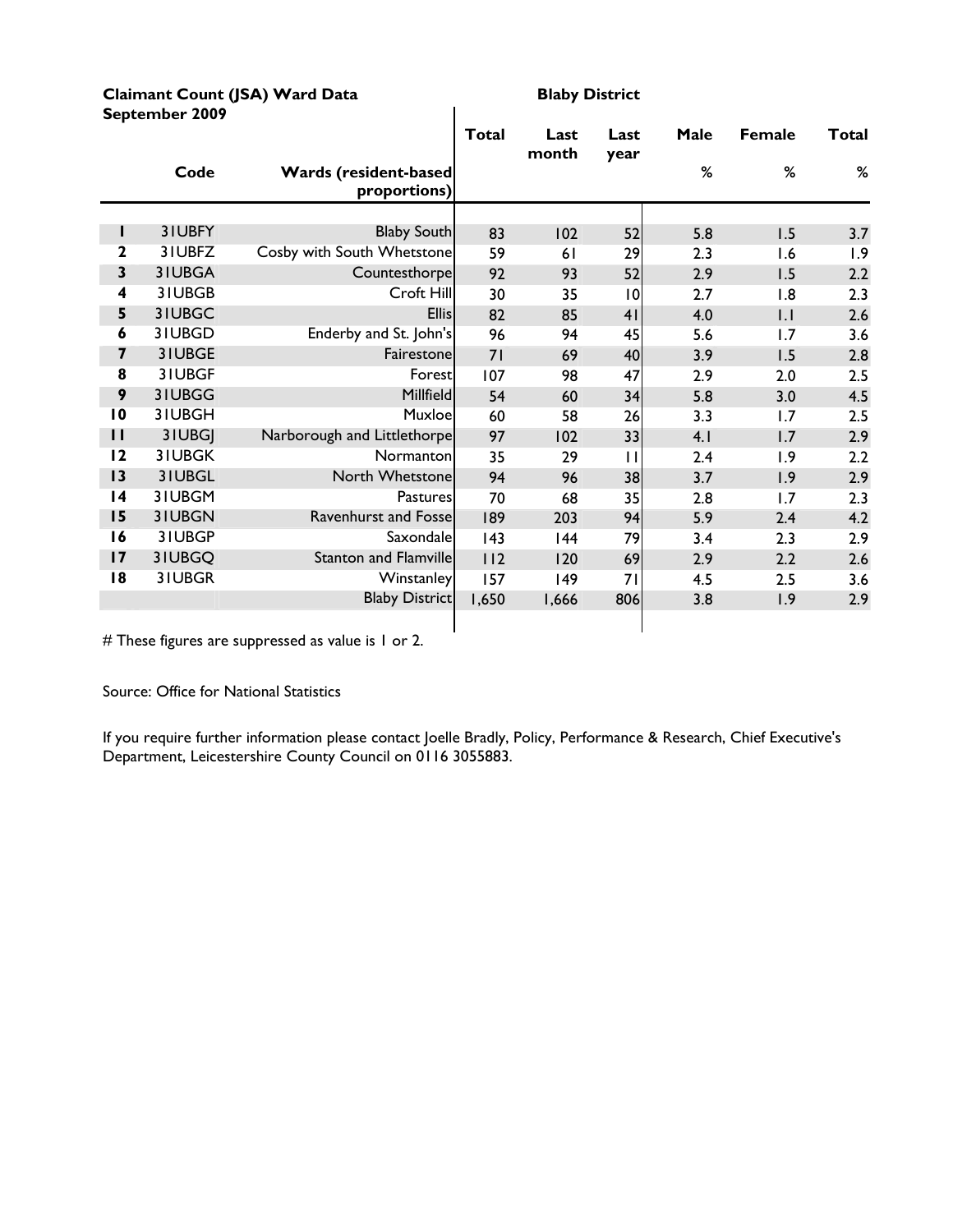| Claimant Count (JSA) Ward Data |  |
|--------------------------------|--|
| September 2009                 |  |

#### **Charnwood Borough**

|                         |               |                                       | <b>Total</b> | Last<br>month | Last<br>year | Male | Female | <b>Total</b> |
|-------------------------|---------------|---------------------------------------|--------------|---------------|--------------|------|--------|--------------|
|                         | Code          | Wards (resident-based<br>proportions) |              |               |              | $\%$ | $\%$   | $\%$         |
|                         |               |                                       |              |               |              |      |        |              |
| I                       | 3IUCGG        | Anstey                                | 128          | 4             | 60           | 4.7  | 2.3    | 3.5          |
| $\mathbf{2}$            | 3IUCGH        | <b>Barrow and Sileby West</b>         | 98           | 107           | 43           | 3.2  | 2.1    | 2.7          |
| 3                       | 3IUCGJ        | <b>Birstall Wanlip</b>                | 82           | 87            | 52           | 3.4  | 2.0    | 2.7          |
| 4                       | <b>3IUCGK</b> | <b>Birstall Watermead</b>             | 126          | 124           | 57           | 4.6  | 1.5    | 3.2          |
| 5                       | 31UCGL        | <b>East Goscote</b>                   | 45           | 44            | 9            | 3.8  | 1.0    | 2.4          |
| 6                       | 3IUCGM        | Forest Bradgate                       | 45           | 40            | 8            | 2.6  | 1.7    | 2.2          |
| $\overline{\mathbf{z}}$ | <b>3IUCGN</b> | Loughborough Ashby*                   | 134          | 129           | 62           | 2.6  | 1.4    | 2.1          |
| 8                       | 3IUCGP        | Loughborough Dishley and<br>Hathern*  | 120          | 133           | 69           | 4.2  | 1.8    | 3.1          |
| 9                       | 3IUCGQ        | Loughborough Garendon*                | 122          | 134           | 59           | 3.9  | 2.2    | 3.1          |
| $\overline{10}$         | 3IUCGR        | Loughborough Hastings*                | 252          | 240           | 166          | 8.2  | 4.3    | 6.4          |
| $\mathbf{H}$            | 3IUCGS        | Loughborough Lemyngton*               | 248          | 253           | 140          | 8.1  | 3.2    | 5.8          |
| 12                      | 3IUCGT        | Loughborough Nanpantan*               | 37           | 39            | 20           | 1.2  | 0.6    | 0.9          |
| 13                      | 31UCGU        | Loughborough Outwoods*                | 76           | 77            | 29           | 2.8  | 1.8    | 2.3          |
| 14                      | 3IUCGW        | Loughborough Shelthorpe*              | 215          | 215           | 110          | 7.0  | 2.2    | 4.7          |
| 15                      | 31UCGX        | Loughborough Southfields*             | 117          | 126           | 54           | 3.2  | 1.7    | 2.5          |
| 16                      | 3IUCGY        | Loughborough Storer*                  | 137          | 135           | 65           | 3.4  | 2.0    | 2.8          |
| 17                      | 3IUCGZ        | Mountsorrel                           | 166          | 181           | 78           | 5.3  | 2.1    | 3.7          |
| 8                       | 3IUCHA        | Queniborough                          | 31           | 27            | 21           | 2.3  | 1.2    | 1.8          |
| 9                       | 3IUCHB        | Quorn and Mountsorrel Castle          | 102          | 105           | 45           | 3.5  | 1.8    | 2.7          |
| 20                      | 3IUCHC        | Rothley and Thurcaston                | 67           | 70            | 34           | 2.6  | 1.2    | 1.9          |
| 21                      | 31UCHD        | Shepshed East                         | 118          | 116           | 55           | 3.7  | 1.6    | 2.7          |
| 22                      | 3IUCHE        | <b>Shepshed West</b>                  | 118          | 138           | 60           | 4.0  | 1.5    | 2.8          |
| 23                      | 3IUCHF        | Sileby                                | 166          | 7             | 73           | 5.4  | 1.7    | 3.6          |
| 24                      | 3IUCHG        | <b>Syston East</b>                    | 112          | 111           | 43           | 4.1  | 1.9    | 3.1          |
| 25                      | 3IUCHH        | <b>Syston West</b>                    | 120          | 130           | 69           | 3.8  | 2.2    | 3.0          |
| 26                      | 3IUCHJ        | The Wolds                             | 34           | 35            | П            | 2.0  | 1.7    | 1.9          |
| 27                      | <b>3IUCHK</b> | Thurmaston                            | 233          | 249           | 122          | 5.5  | 2.6    | 4.1          |
| 28                      | 31UCHL        | <b>Wreake Villages</b>                | 25           | 28            | 4            | 2.3  | 0.5    | 1.4          |
|                         |               | Charnwood Borough                     | 3,274        | 3,385         | 1,648        | 4.0  | 1.9    | 3.0          |
|                         |               | *Loughborough including<br>Hathern    | 1458         | 1481          | 774          | 4.3  | 2.1    | 3.3          |

 $\mathbf{I}$ 

# These figures are suppressed as value is 1 or 2.

Market Town geographies defined by Leicestershire County Council and figures calculated using ONS Claimant Count (JSA) figures and denominators.

Source: Office for National Statistics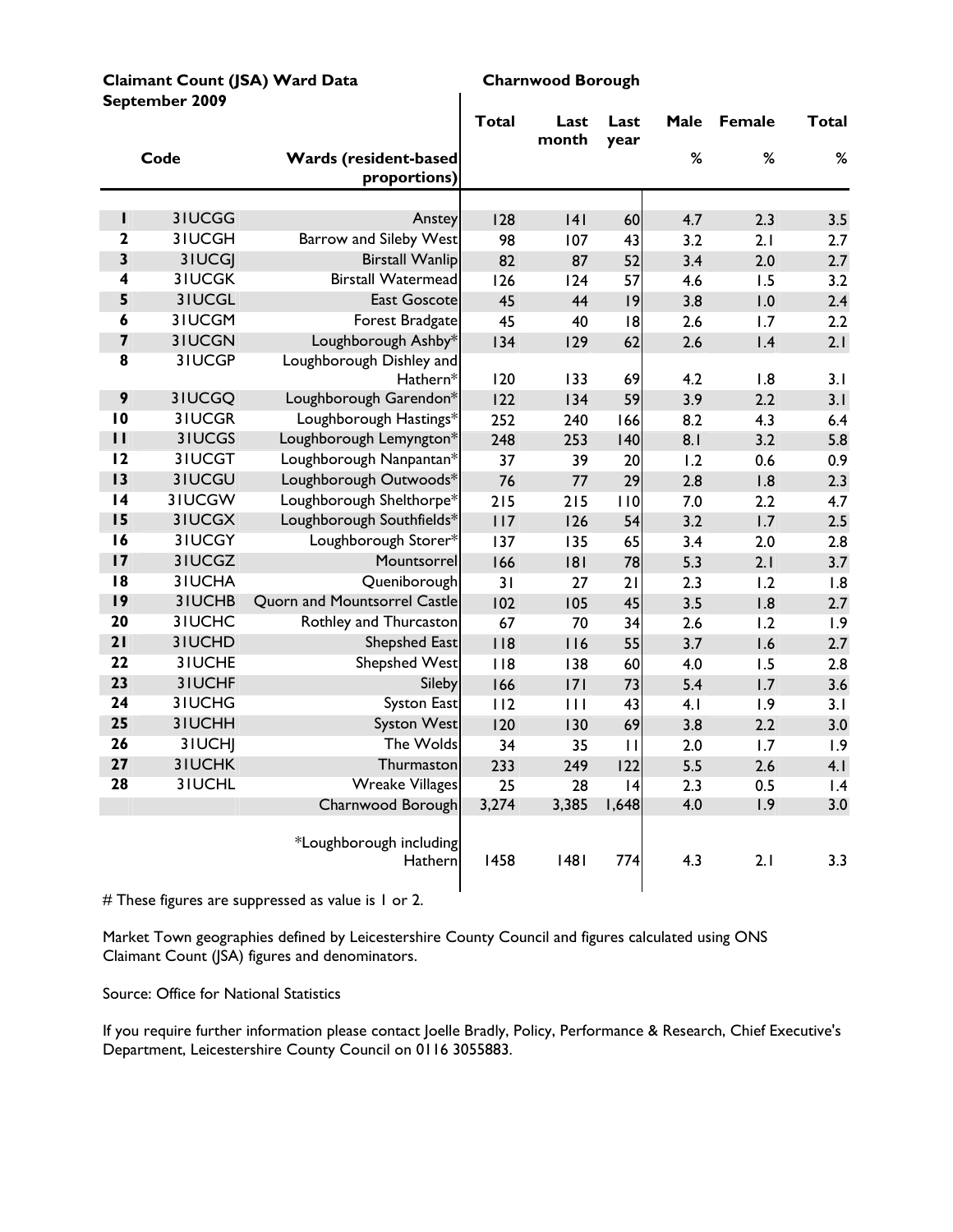|                         | september zuu <del>z</del> |                                              | Total | Last<br>month | Last<br>year | Male | <b>Female</b> | Total |
|-------------------------|----------------------------|----------------------------------------------|-------|---------------|--------------|------|---------------|-------|
|                         | Code                       | <b>Wards (resident-based</b><br>proportions) |       |               |              | %    | %             | $\%$  |
|                         |                            |                                              |       |               |              |      |               |       |
| ı                       | 31UDGD                     | <b>Billesdon</b>                             | 12    | $\mathbf{H}$  | $\mathbf{H}$ | 0.9  | 1.4           | 1.1   |
| $\mathbf{2}$            | 31UDGE                     | <b>Bosworth</b>                              | 31    | 31            | 12           | 2.1  | 2.1           | 2.1   |
| $\overline{\mathbf{3}}$ | 31UDGF                     | Broughton Astley - Astley                    | 29    | 30            | 13           | 2.3  | 1.5           | 2.0   |
| 4                       | 31UDGG                     | Broughton Astley - Broughton                 | 32    | 33            | 9            | 2.1  | 1.5           | 1.8   |
| 5                       | 31UDGH                     | Broughton Astley - Primethorpe               | 37    | 31            | 4            | 3.9  | 2.3           | 3.1   |
| 6                       | 31UDGJ                     | Broughton Astley - Sutton                    | 40    | 42            | 15           | 4.1  | 1.7           | 3.0   |
| $\overline{\mathbf{z}}$ | 31UDGK                     | Dunton                                       | 21    | 24            | 8            | 1.5  | 1.5           | 1.5   |
| 8                       | 31UDGL                     | Fleckney                                     | 92    | 90            | 34           | 4.1  | 1.8           | 3.0   |
| 9                       | 31UDGM                     | Glen                                         | 52    | 47            | 33           | 2.3  | 1.9           | 2.1   |
| 10                      | 31UDGN                     | Kibworth                                     | 81    | 80            | 33           | 3.2  | 1.2           | 2.2   |
| $\mathbf{H}$            | 31UDGP                     | Lubenham                                     | 32    | 31            | 9            | 1.6  | 1.9           | 1.7   |
| 12                      | 3IUDGQ                     | Lutterworth Brookfield                       | 32    | 35            | 17           | 2.9  | 1.3           | 2.2   |
| 13                      | 31UDGR                     | Lutterworth Orchard                          | 27    | 31            | 21           | 3.2  | 1.0           | 2.2   |
| $\overline{14}$         | 3 IUDGS                    | Lutterworth Springs                          | 37    | 44            | 25           | 4.0  | 1.5           | 2.8   |
| 15                      | 31UDGT                     | Lutterworth Swift                            | 54    | 54            | 17           | 4.3  | 2.8           | 3.6   |
| 16                      | 31UDGU                     | Market Harborough - Great                    |       |               |              |      |               |       |
|                         |                            | Bowden*                                      | 130   | 134           | 64           | 3.9  | 2.2           | 3.1   |
| 17                      | 3IUDGW                     | Market Harborough - Little                   |       |               |              |      |               |       |
| 18                      |                            | Bowden*                                      | 59    | 70            | 25           | 2.5  | 1.4           | 2.0   |
| 9                       | 3IUDGX<br>31UDGY           | Market Harborough - Logan*                   | 46    | 55            | 24           | 2.3  | 1.3           | 1.9   |
| 20                      |                            | Market Harborough - Welland*                 | 118   | 135           | 60           | 5.0  | 2.2           | 3.7   |
|                         | 31UDGZ                     | Misterton                                    | 31    | 35            | $\mathbf{H}$ | 2.6  | 1.4           | 2.1   |
| 21                      | 3IUDHA                     | Nevill                                       | 21    | 29            | 9            | 2.6  | 0.7           | 1.7   |
| 22                      | 31UDHB                     | Peatling                                     | 25    | 20            | 8            | 2.0  | 1.7           | 1.9   |
| 23                      | 31UDHC                     | Thurnby and Houghton                         | 88    | 106           | 52           | 3.2  | 1.9           | 2.6   |
| 24                      | 31UDHD                     | Tilton                                       | 16    | 9             | 5            | 1.9  | 0.7           | 1.3   |
| 25                      | 31UDHE                     | Ullesthorpe                                  | 27    | 24            | 12           | 2.3  | 1.7           | 2.0   |
|                         |                            | Harborough District                          | 1,170 | 1,241         | 551          | 3.0  | 1.7           | 2.4   |
|                         |                            | * Market Harborough                          | 353   | 394           | 173          | 3.6  | 1.9           | 2.7   |
|                         |                            |                                              |       |               |              |      |               |       |

# These figures are suppressed as value is 1 or 2.

Market Town geographies defined by Leicestershire County Council and figures calculated using ONS Claimant Count (JSA) figures and denominators.

#### Source: Office for National Statistics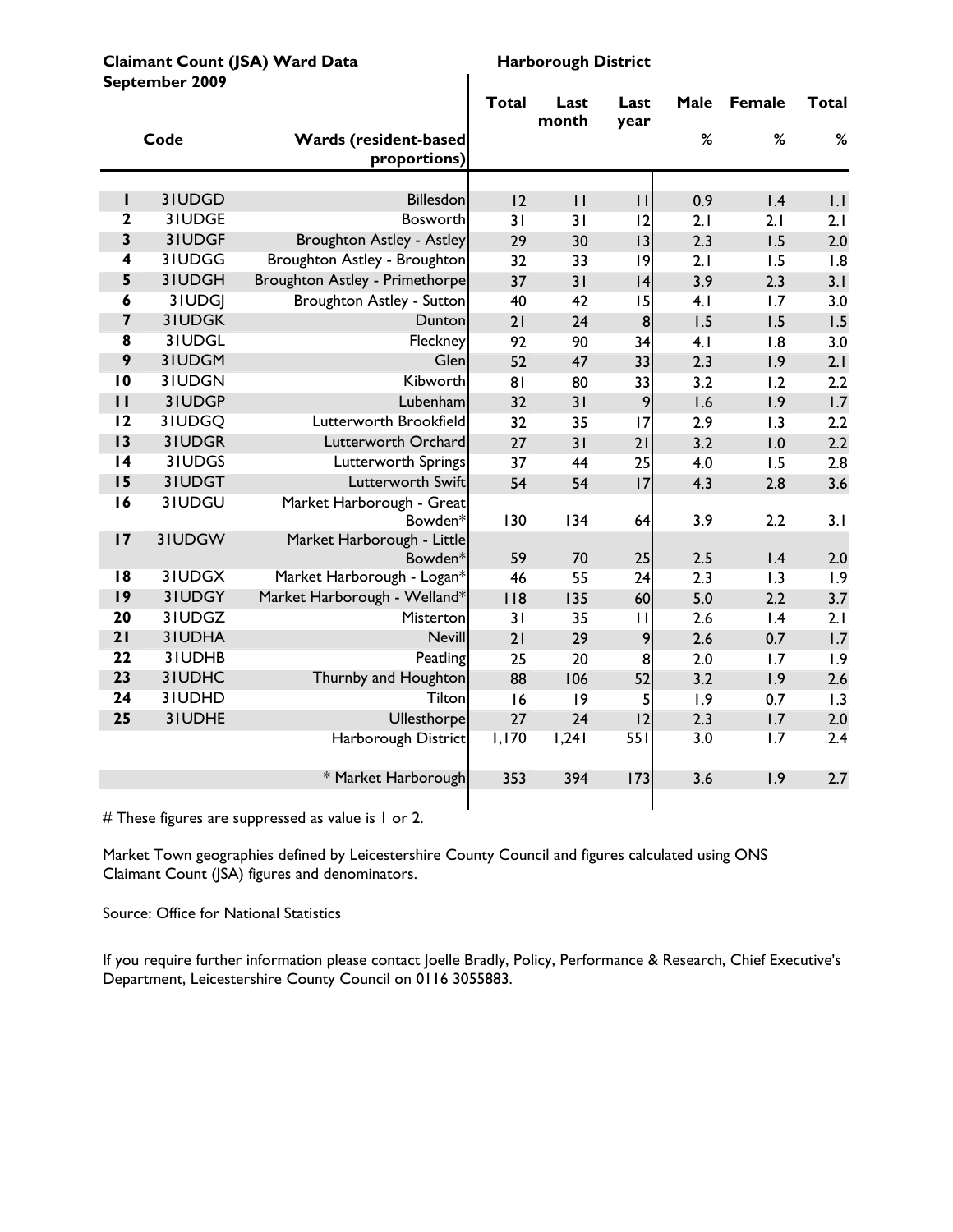#### **Claimant Count (JSA) Ward Data Hinckley & Bosworth Borough**<br>Sentember 2009 **September 2009**

|                         |        |                                           | <b>Total</b> | Last<br>month | Last<br>year |     | Male Female Total |     |
|-------------------------|--------|-------------------------------------------|--------------|---------------|--------------|-----|-------------------|-----|
|                         | Code   | <b>Wards (resident-based proportions)</b> |              |               |              | %   | %                 | %   |
|                         |        |                                           |              |               |              |     |                   |     |
| Ш                       | 31UEFU | Ambien                                    | 36           | 44            | 20           | 2.1 | $  \cdot  $       | 1.6 |
| 2                       | 31UEFW | Barlestone Nailstone & Osbaston           | 40           | 36            | 22           | 2.4 | 1.3               | 1.9 |
| 3                       | 31UEFX | Barwell                                   | 234          | 243           | 145          | 5.6 | 2.6               | 4.2 |
| 4                       | 31UEFY | Burbage St. Catherines & Lash Hill*       | 105          | 110           | 62           | 4.5 | 1.6               | 3.2 |
| 5                       | 31UEFZ | Burbage Sketchley and Stretton*           | 113          | 123           | 63           | 2.6 | 1.4               | 2.0 |
| 6                       | 3IUEGA | Cadeby Carlton & Market Bosworth          | 34           | 35            | 15           | 2.0 | $\mathsf{I}$ .4   | 1.8 |
| $\overline{\mathbf{z}}$ | 31UEGB | Earl Shilton*                             | 329          | 310           | 154          | 8.1 | 3.2               | 5.7 |
| $\overline{\mathbf{8}}$ | 31UEGC | Groby                                     | 82           | 93            | 39           | 2.7 | 1.2               | 2.0 |
| 9                       | 31UEGD | Hinckley Castle*                          | 166          | 185           | 103          | 5.6 | 2.1               | 4.0 |
| $\overline{10}$         | 31UEGE | Hinckley Clarendon*                       | 177          | 211           | 80           | 3.8 | 2.5               | 3.2 |
| $\mathbf{H}$            | 31UEGF | Hinckley De Montfort*                     | 206          | 211           | 87           | 4.9 | 2.1               | 3.6 |
| 12                      | 31UEGG | Hinckley Trinity*                         | 192          | 202           | 90           | 6.8 | 2.4               | 4.7 |
| 13                      | 31UEGH | Markfield Stanton and Fieldhead           | 86           | 79            | 47           | 3.6 | 1.5               | 2.6 |
| $\overline{14}$         | 3IUEGJ | Newbold Verdon with Desford &             |              |               |              |     |                   |     |
|                         |        | Peckleton                                 | $ $  4       | 129           | 53           | 3.2 | 1.3               | 2.3 |
| 15                      | 31UEGK | Ratby Bagworth and Thornton               | $ $   4      | 125           | 49           | 3.7 | 1.9               | 2.8 |
| 16                      | 3IUEGL | Twycross & Witherley with Sheepy          | 36           | 40            | 12           | 2.0 | 1.9               | 2.0 |
|                         |        | Hinckley & Bosworth District              | 2,064        | 2,176         | 1,041        | 4.3 | 2.0               | 3.2 |
|                         |        | * Hinckley (inc. Burbage & Earl Shilton)  | 1288         | 1352          | 639          | 5.1 | 2.2               | 3.8 |

# These figures are suppressed as value is 1 or 2.

Market Town geographies defined by Leicestershire County Council and figures calculated using ONS Claimant Count (JSA) figures and denominators.

#### Source: Office for National Statistics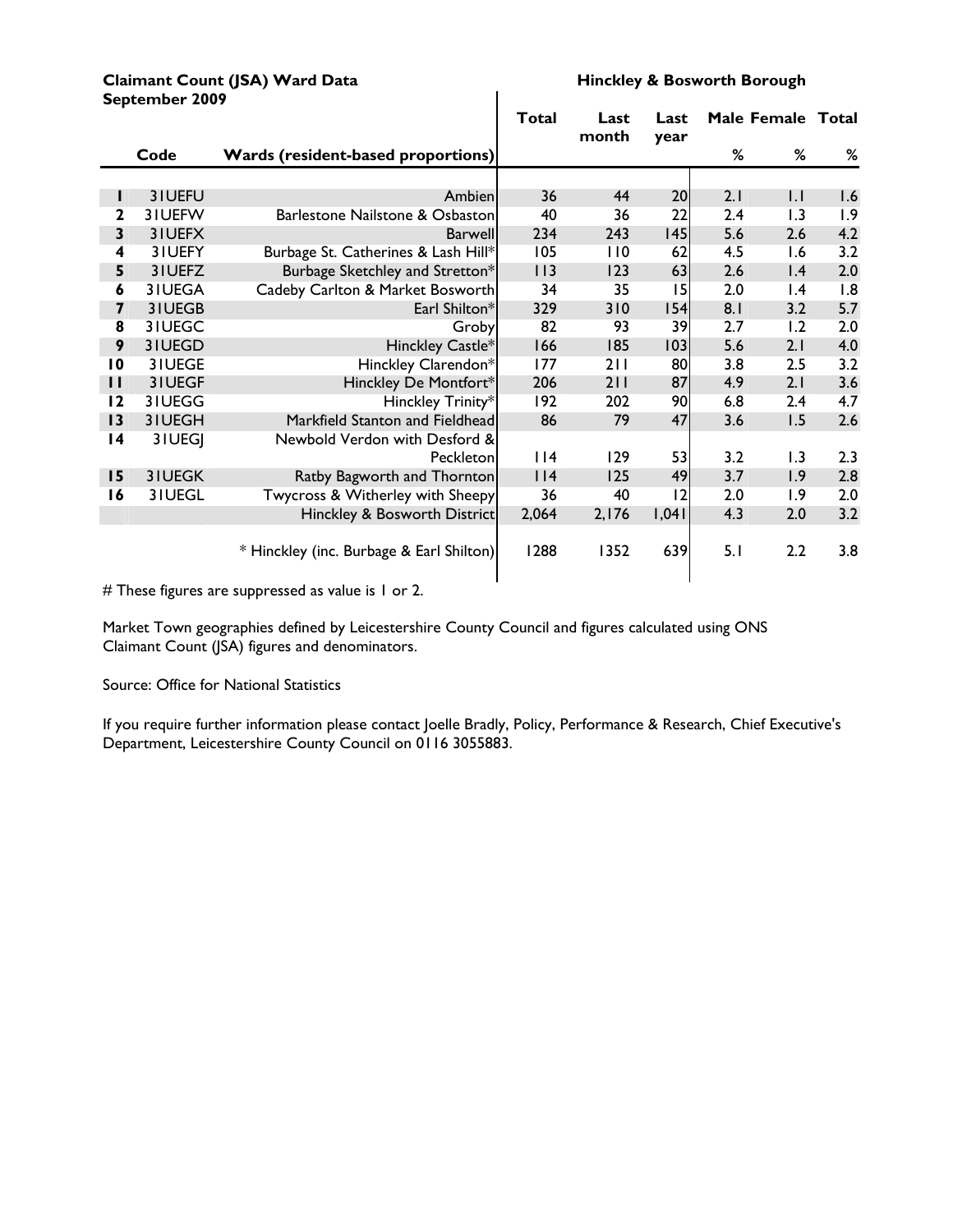| Claimant Count (JSA) Ward Data |  |
|--------------------------------|--|
| September 2009                 |  |

**Leicester City** 

|                         |               |                                              | Total  | Last<br>month | Last<br>year | Male | <b>Female</b> | Total |
|-------------------------|---------------|----------------------------------------------|--------|---------------|--------------|------|---------------|-------|
|                         | Code          | <b>Wards (resident-based</b><br>proportions) |        |               |              | %    | %             | %     |
|                         |               |                                              |        |               |              |      |               |       |
| L                       | 00FNNF        | Abbey                                        | 683    | 679           | 510          | 12.2 | 4.9           | 8.6   |
| $\overline{2}$          | 00FNNG        | Aylestone                                    | 370    | 373           | 257          | 8.3  | 2.7           | 5.6   |
| $\overline{\mathbf{3}}$ | 00FNNH        | <b>Beaumont Leys</b>                         | 873    | 854           | 604          | 12.0 | 4.7           | 8.4   |
| $\overline{\mathbf{4}}$ | 00FNNJ        | <b>Belgrave</b>                              | 473    | 482           | 318          | 8.1  | 5.4           | 6.7   |
| 5                       | 00FNNK        | Braunstone Park & Rowley Fields              | 831    | 817           | 462          | 12.0 | 4.4           | 8.2   |
| 6                       | <b>00FNNL</b> | Castle                                       | 835    | 851           | 573          | 8.6  | 3.3           | 6.0   |
| $\overline{\mathbf{z}}$ | 00FNNM        | Charnwood                                    | 616    | 623           | 481          | 12.0 | 4.8           | 8.4   |
| $\overline{\mathbf{8}}$ | 00FNNN        | Coleman                                      | 636    | 624           | 419          | 10.2 | 5.2           | 7.8   |
| 9                       | 00FNNP        | Evington                                     | 321    | 343           | 184          | 7.5  | 3.6           | 5.6   |
| $\overline{10}$         | 00FNNO        | <b>Eyres Monsell</b>                         | 484    | 469           | 326          | 11.1 | 4.0           | 7.5   |
| $\mathbf{I}$            | 00FNNR        | Fosse                                        | 480    | 504           | 246          | 8.0  | 3.9           | 6.1   |
| 12                      | 00FNNS        | Freemen                                      | 582    | 570           | 350          | 12.6 | 4.5           | 8.5   |
| 13                      | 00FNNT        | Humberstone and Hamilton                     | 525    | 525           | 294          | 8.2  | 3.9           | 6.2   |
| $\overline{14}$         | 00FNNU        | Knighton                                     | 327    | 320           | 193          | 4.8  | 2.0           | 3.4   |
| 15                      | 00FNNW        | Latimer                                      | 449    | 437           | 313          | 6.8  | 4.6           | 5.7   |
| 16                      | 00FNNX        | New Parks                                    | 842    | 819           | 548          | 13.1 | 4.7           | 8.9   |
| 17                      | 00FNNY        | <b>Rushey Mead</b>                           | 502    | 527           | 309          | 6.4  | 3.5           | 5.0   |
| 8                       | 00FNNZ        | <b>Spinney Hills</b>                         | 1233   | 1196          | 906          | 13.2 | 4.9           | 9.2   |
| 19                      | 00FNPA        | Stoneygate                                   | 856    | 833           | 586          | 9.7  | 4.3           | 7.1   |
| 20                      | 00FNPB        | Thurncourt                                   | 361    | 353           | 215          | 9.3  | 3.7           | 6.5   |
| 21                      | 00FNPC        | Westcotes                                    | 482    | 479           | 258          | 9.4  | 4.1           | 6.9   |
| 22                      | 00FNPD        | <b>Western Park</b>                          | 347    | 355           | 175          | 8.2  | 2.7           | 5.6   |
|                         |               | Leicester                                    | 13,108 | 13,033        | 8,527        | 9.6  | 4.0           | 6.9   |
|                         |               |                                              |        |               |              |      |               |       |

 $\mathbf{I}$ 

# These figures are suppressed as value is 1 or 2.

Source: Office for National Statistics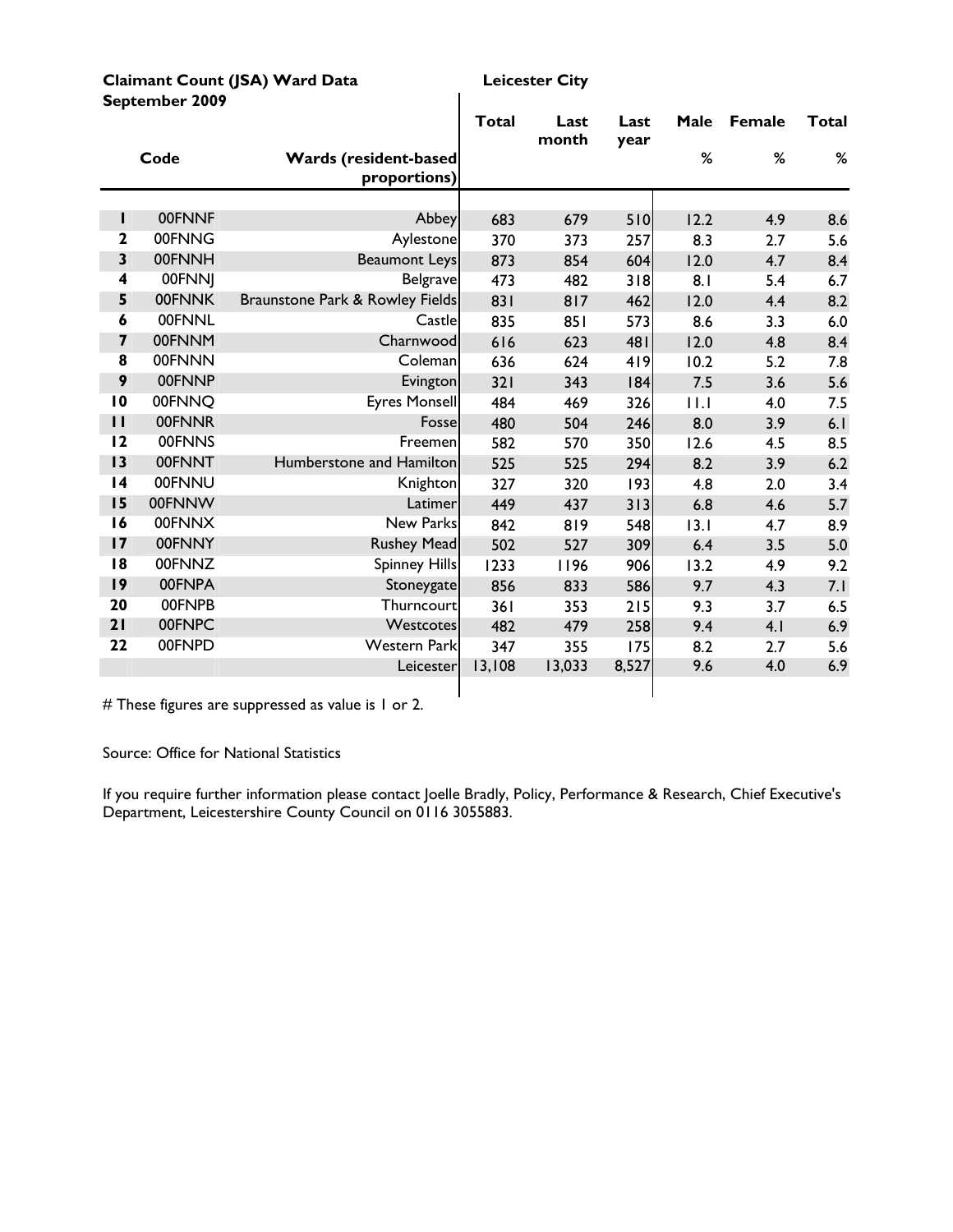| Claimant Count (JSA) Ward Data |
|--------------------------------|
| September 2009                 |

**Melton Borough** 

|                 |        |                                       | Total  | Last<br>month | Last<br>year   | Male | <b>Female</b> | <b>Total</b> |
|-----------------|--------|---------------------------------------|--------|---------------|----------------|------|---------------|--------------|
|                 | Code   | Wards (resident-based<br>proportions) |        |               |                | %    | %             | %            |
|                 |        |                                       |        |               |                |      |               |              |
| ш               | 3IUGFT | Asfordby                              | 60     | 63            | 41             | 4.3  | 1.7           | 3.0          |
| $\mathbf 2$     | 31UGFU | <b>Bottesford</b>                     | 38     | 46            | 16             | 2.2  | 1.5           | 1.9          |
| $\mathbf{3}$    | 31UGFW | Croxton Kerrial                       | 24     | 29            | 9              | 2.1  | 2.3           | 2.2          |
| 4               | 3IUGFX | Frisby-on-the-Wreake                  | 8      | 9             | 6              | 0.7  | 0.8           | 0.7          |
| 5               | 3IUGFY | Gaddesby                              | 10     | 4             | 6              | 1.3  | 0.7           | 1.0          |
| 6               | 3IUGFZ | Long Clawson and Stathern             | 31     | 38            | 9              | 1.7  | 0.8           | 1.2          |
| 7               | 3IUGGA | Melton Craven*                        | 72     | 78            | 36             | 4.1  | 2.3           | 3.3          |
| 8               | 31UGGB | Melton Dorian*                        | 93     | 102           | 30             | 4.0  | 1.6           | 2.8          |
| 9               | 31UGGC | Melton Egerton*                       | $\Box$ | 116           | 59             | 6.8  | 2.7           | 4.8          |
| $\overline{10}$ | 3IUGGD | Melton Newport*                       | 78     | 87            | 25             | 3.9  | 1.6           | 2.8          |
| $\mathbf{H}$    | 31UGGE | Melton Sysonby*                       | 92     | 106           | 39             | 3.9  | 1.7           | 2.8          |
| 12              | 31UGGF | Melton Warwick*                       | 84     | 76            | 37             | 5.0  | 2.8           | 4.0          |
| 13              | 31UGGG | Old Dalby                             | 28     | 23            | 12             | 2.9  | 1.6           | 2.3          |
| $\overline{14}$ | 31UGGH | Somerby                               | 16     | 9             | 9              | 2.1  | 0.8           | 1.5          |
| 15              | 3IUGGJ | Waltham-on-the-Wolds                  | 10     | $\mathbf{H}$  | $\overline{4}$ | 1.8  | #             | 1.0          |
| 16              | 31UGGK | Wymondham                             | 23     | 25            | 15             | 2.5  | 2.3           | 2.4          |
|                 |        | Melton Borough                        | 778    | 842           | 363            | 3.4  | 1.7           | 2.6          |
|                 |        | * Melton Mowbray                      | 530    | 565           | 226            | 4.5  | 2.0           | 3.3          |

 $\overline{\phantom{a}}$ 

# These figures are suppressed as value is 1 or 2.

Market Town geographies defined by Leicestershire County Council and figures calculated using ONS Claimant Count (JSA) figures and denominators.

Source: Office for National Statistics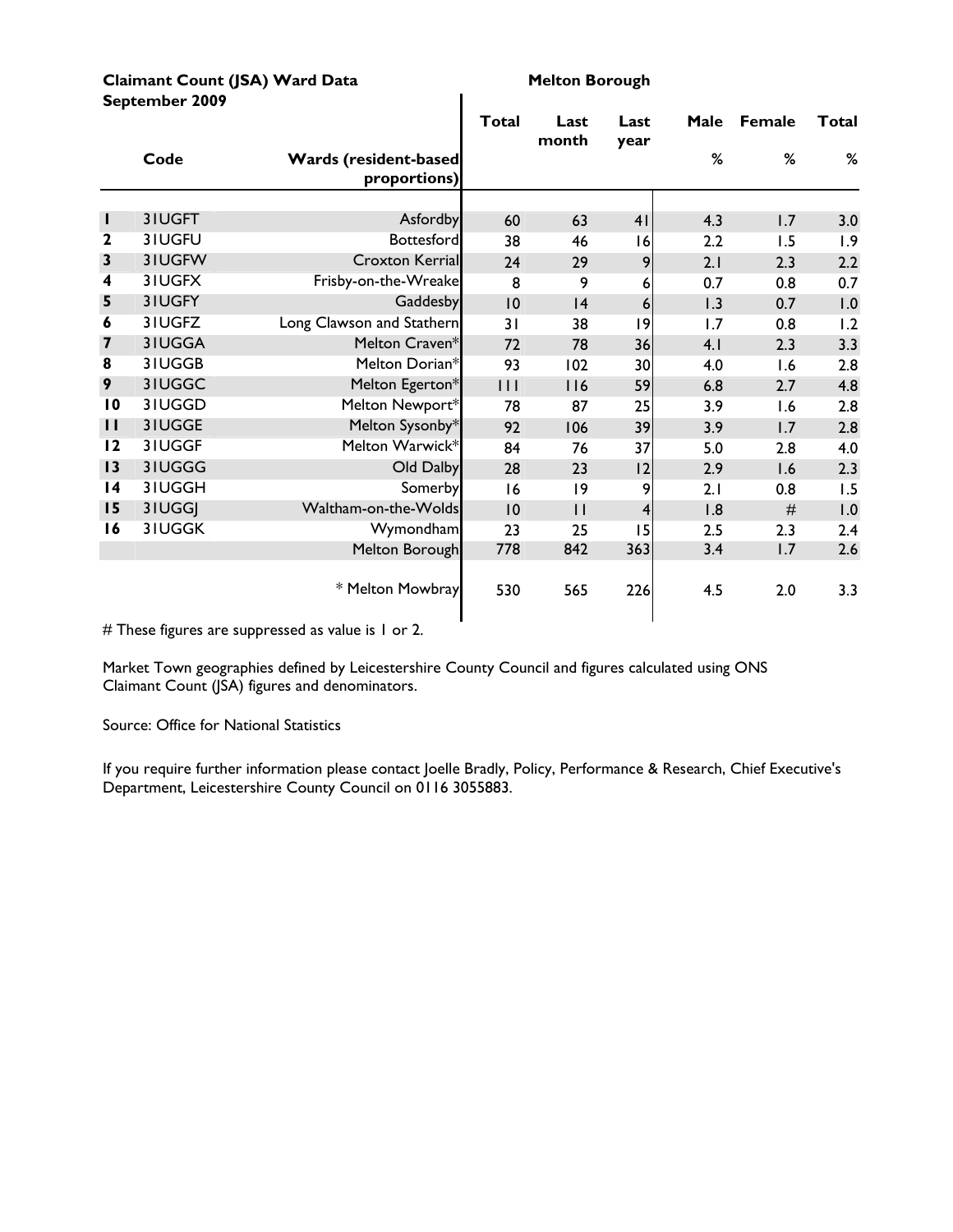|                 | September 2009 |                                               |       |               |              |                    |                 |       |
|-----------------|----------------|-----------------------------------------------|-------|---------------|--------------|--------------------|-----------------|-------|
|                 |                |                                               | Total | Last<br>month | Last<br>year | <b>Male Female</b> |                 | Total |
|                 | Code           | <b>Wards (resident-based)</b><br>proportions) |       |               |              | %                  | %               | %     |
|                 |                |                                               |       |               |              |                    |                 |       |
| н               | 3IUHFZ         | Appleby                                       | 28    | 24            | 8            | 2.9                | $\mathsf{I}$ .4 | 2.2   |
| $\mathbf{2}$    | 3IUHGA         | Ashby Castle*                                 | 17    | 20            | $\mathbf{1}$ | 1.2                | 0.0             | 1.0   |
| 3               | 3IUHGB         | Ashby Holywell*                               | 90    | 94            | 44           | 4.2                | 1.9             | 3.1   |
| 4               | 3IUHGC         | Ashby Ivanhoe*                                | 78    | 76            | 36           | 4.4                | 1.4             | 3.0   |
| 5               | 3IUHGD         | Bardon**                                      | 45    | 48            | 22           | 3.1                | 1.5             | 2.3   |
| 6               | 31UHGE         | <b>Breedon</b>                                | 27    | 29            | 9            | 2.6                | 1.0             | 1.9   |
| 7               | 31UHGF         | <b>Castle Donington</b>                       | 140   | 147           | 62           | 4.3                | 2.1             | 3.3   |
| 8               | 3IUHGG         | Coalville**                                   | 142   | 152           | 70           | 6.0                | 2.8             | 4.5   |
| 9               | 3IUHGH         | Greenhill**                                   | 197   | 210           | 117          | 6.7                | 2.7             | 4.8   |
| 10              | 3IUHGI         | Hugglescote**                                 | 86    | 82            | 34           | 3.9                | 1.8             | 2.9   |
| $\mathbf{H}$    | 3IUHGK         | <b>Ibstock and Heather</b>                    | 140   | 156           | 60           | 4.4                | 2.0             | 3.3   |
| 12              | 31UHGL         | Kegworth and Whatton                          | 64    | 60            | 25           | 3.2                | 1.3             | 2.3   |
| 13              | 31UHGM         | Measham                                       | 109   | 102           | 55           | 4.6                | 2.1             | 3.4   |
| $\overline{14}$ | 3IUHGN         | Moira                                         | 80    | 89            | 42           | 3.4                | 2.1             | 2.8   |
| 15              | 3IUHGP         | Oakthorpe and Donisthorpe                     | 54    | 49            | 17           | 4.5                | 2.0             | 3.3   |
| 16              | 31UHGQ         | Ravenstone and Packington                     | 41    | 40            | 18           | 4.0                | 0.0             | 2.7   |
| 17              | 31UHGR         | Snibston**                                    | 98    | 87            | 52           | 4.4                | 1.6             | 3.0   |
| 18              | 3IUHGS         | Thringstone**                                 | 73    | 76            | 37           | 3.5                | 1.9             | 2.7   |
| 9               | 3IUHGT         | Valley                                        | 84    | 81            | 51           | 3.9                | 2.2             | 3.1   |
| 20              | 3IUHGU         | Whitwick**                                    | 103   | 125           | 64           | 3.4                | 1.7             | 2.6   |
|                 |                | <b>NW Leicestershire District</b>             | 1,696 | 1,747         | 834          | 4.1                | 1.9             | 3.1   |
|                 |                | * Ashby de la Zouch                           | 185   | 190           | 91           | 3.6                | 1.5             | 2.6   |
|                 |                | ** Coalville                                  | 744   | 780           | 396          | 4.6                | 2.1             | 3.4   |
|                 |                |                                               |       |               |              |                    |                 |       |

Claimant Count (JSA) Ward Data **North West Leicestershire District** 

# These figures are suppressed as value is 1 or 2.

Market Town geographies defined by Leicestershire County Council and figures calculated using ONS Claimant Count (JSA) figures and denominators.

Source: Office for National Statistics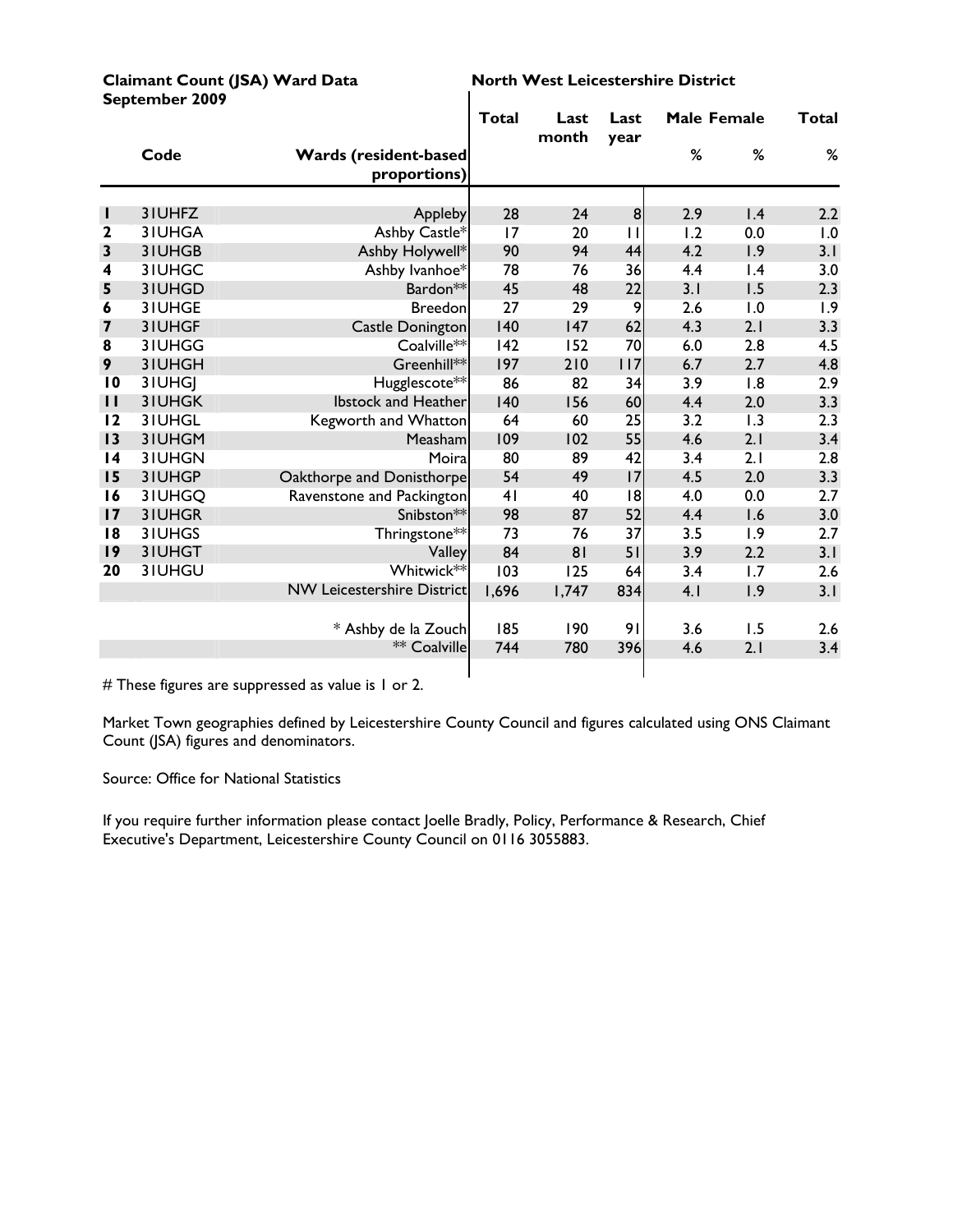#### Claimant Count (JSA) Ward Data **CLA CLAIM** Oadby & Wigston Borough **September 2009**

|                 |        |                                               | <b>Total</b>        | Last<br>month | Last<br>year |     | Male Female | Total |
|-----------------|--------|-----------------------------------------------|---------------------|---------------|--------------|-----|-------------|-------|
|                 | Code   | <b>Wards (resident-based)</b><br>proportions) |                     |               |              | ℅   | %           | %     |
|                 |        |                                               |                     |               |              |     |             |       |
|                 | 3IUJFL | Oadby Brocks Hill*                            | 76                  | 78            | 39           | 4.4 | 2.5         | 3.5   |
| 2               | 3IUJFM | Oadby Grange*                                 | 66                  | 67            | 36           | 1.9 | 1.0         | 1.5   |
| 3               | 3IUJFN | Oadby St. Peter's*                            | 100                 | 88            | 52           | 7.1 | 2.6         | 4.8   |
| 4               | 3IUJFP | Oadby Uplands*                                | 82                  | 90            | 43           | 4.6 | 1.9         | 3.2   |
| 5               | 3IUJFQ | Oadby Woodlands*                              | 79                  | 80            | 31           | 3.9 | 1.6         | 2.7   |
| 6               | 3IUJFR | South Wigston                                 | 259                 | 268           | 128          | 8.0 | 3.1         | 5.6   |
| 7               | 31UJFS | Wigston All Saints**                          | 99                  | 102           | 48           | 3.5 | 1.9         | 2.8   |
| 8               | 3IUJFT | Wigston Fields**                              | 169                 | 162           | 99           | 6.7 | 2.0         | 4.4   |
| 9               | 3IUJFU | Wigston Meadowcourt**                         | $\vert \vert \vert$ | $ $   4       | 63           | 3.8 | 1.5         | 2.7   |
| $\overline{10}$ | 3IUJFW | Wigston St. Wolstan's**                       | 104                 | 118           | 63           | 4.0 | 1.5         | 2.8   |
|                 |        | Oadby & Wigston Borough                       | 1,145               | 1,167         | 602          | 4.7 | 1.9         | 3.3   |
|                 |        |                                               |                     |               |              |     |             |       |
|                 |        | * Oadby                                       | 403                 | 403           | 201          | 3.9 | 1.8         | 2.8   |
|                 |        | ** Wigston                                    | 483                 | 496           | 273          | 4.5 | 1.7         | 3.2   |
|                 |        |                                               |                     |               |              |     |             |       |

 $\mathbf{I}$ 

# These figures are suppressed as value is 1 or 2.

Market Town geographies defined by Leicestershire County Council and figures calculated using ONS Claimant Count (JSA) figures and denominators.

Source: Office for National Statistics